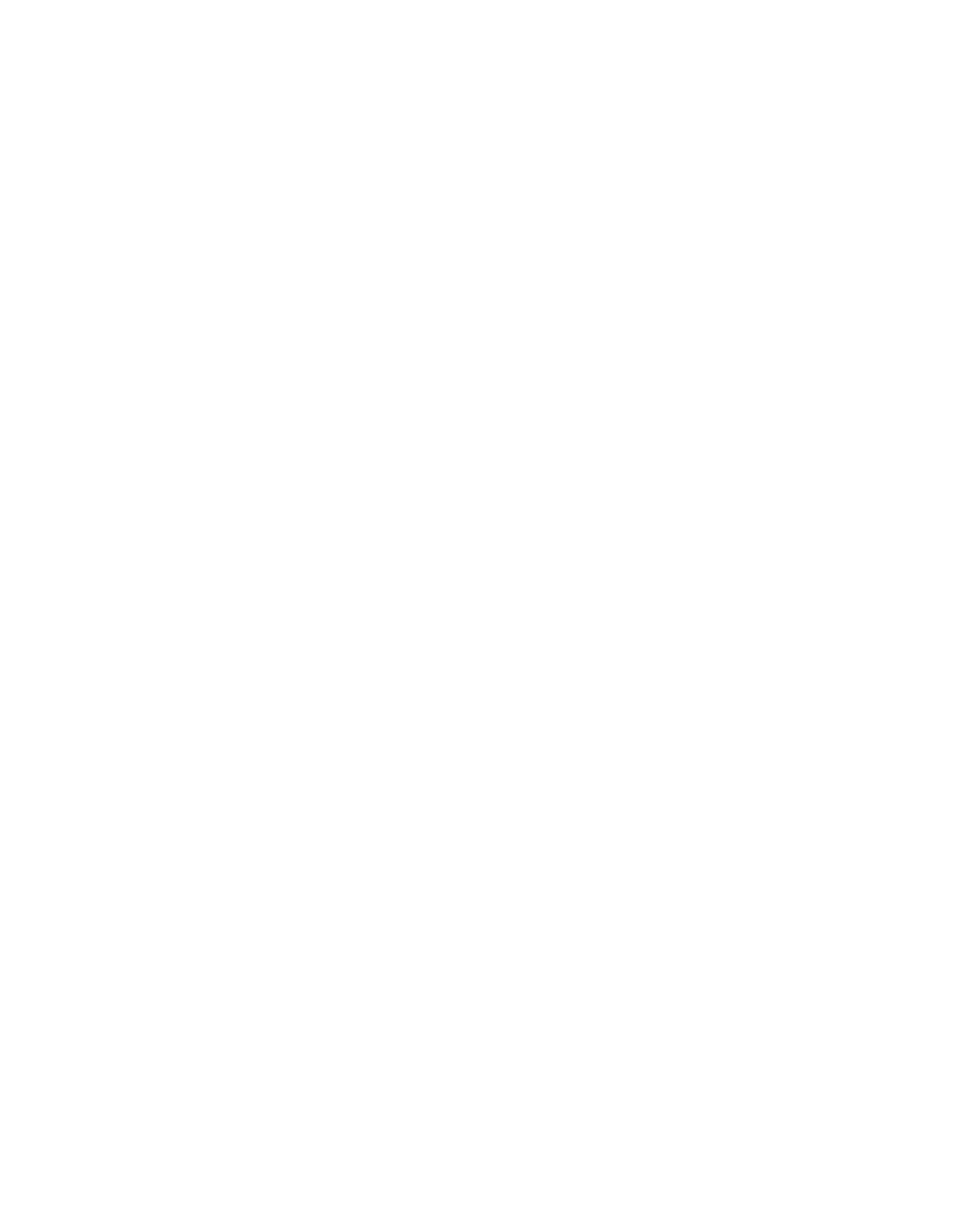# **CONTENTS**

| Acknowledgments                                                                          | 3  |
|------------------------------------------------------------------------------------------|----|
| Introduction                                                                             | 4  |
| Letter from the Provost                                                                  | 5  |
| Part I - Mentoring Overview                                                              | 6  |
| Introduction                                                                             | 6  |
| <b>Rationale and Definitions</b>                                                         | 6  |
| <b>General Principles</b>                                                                | 7  |
| <b>Mentor Roles</b>                                                                      | 7  |
| <b>Mentoring Foci</b>                                                                    | 8  |
| Sponsorship vs. Mentorship                                                               | 8  |
| Formal vs. Informal Mentoring Relationships                                              | 10 |
| <b>Characteristics of Effective Mentoring</b>                                            | 11 |
| <b>Mentoring Continuum</b>                                                               | 11 |
| <b>Qualities of Effective Mentors</b>                                                    | 11 |
| <b>Qualities of Responsible Mentees</b>                                                  | 12 |
| Considerations for Effective Mentorship across Gender/Race/Ethnicity/Sexual Orientation/ |    |
| Culture/Religion                                                                         | 12 |
| Part II - Organizing a Mentoring Program: Best Practices                                 | 14 |
| Establishing School/Departmental Mentoring Program                                       | 14 |
| Mentor/Mentee Pairing                                                                    | 15 |
| Responsibilities                                                                         | 15 |
| <b>Frequency of Mentoring Meetings</b>                                                   | 15 |
| <b>Faculty Group Mentoring</b>                                                           | 15 |
| Interdisciplinary/Team Mentoring                                                         | 15 |
| Establishing Oversight, Evaluation, and Sustainability                                   | 16 |
| Part III - Tools for Mentors                                                             | 17 |
| Part IV - Strategies for Mentees                                                         | 18 |
| Mentoring (Developmental) Networks                                                       | 19 |
| Appendices                                                                               | 20 |
| <b>Appendix A</b>                                                                        | 20 |
| Checklist: Best Practices for Schools/Departments, Mentors, and Mentees                  | 20 |
| For Schools/Departments                                                                  | 20 |
| <b>For Mentors</b>                                                                       | 21 |
| <b>For Mentees</b>                                                                       | 21 |
| <b>Appendix B</b>                                                                        | 22 |
| Logic Model for Schools/Academic Units Implementing Mentoring Programs                   | 22 |
| <b>References</b>                                                                        | 23 |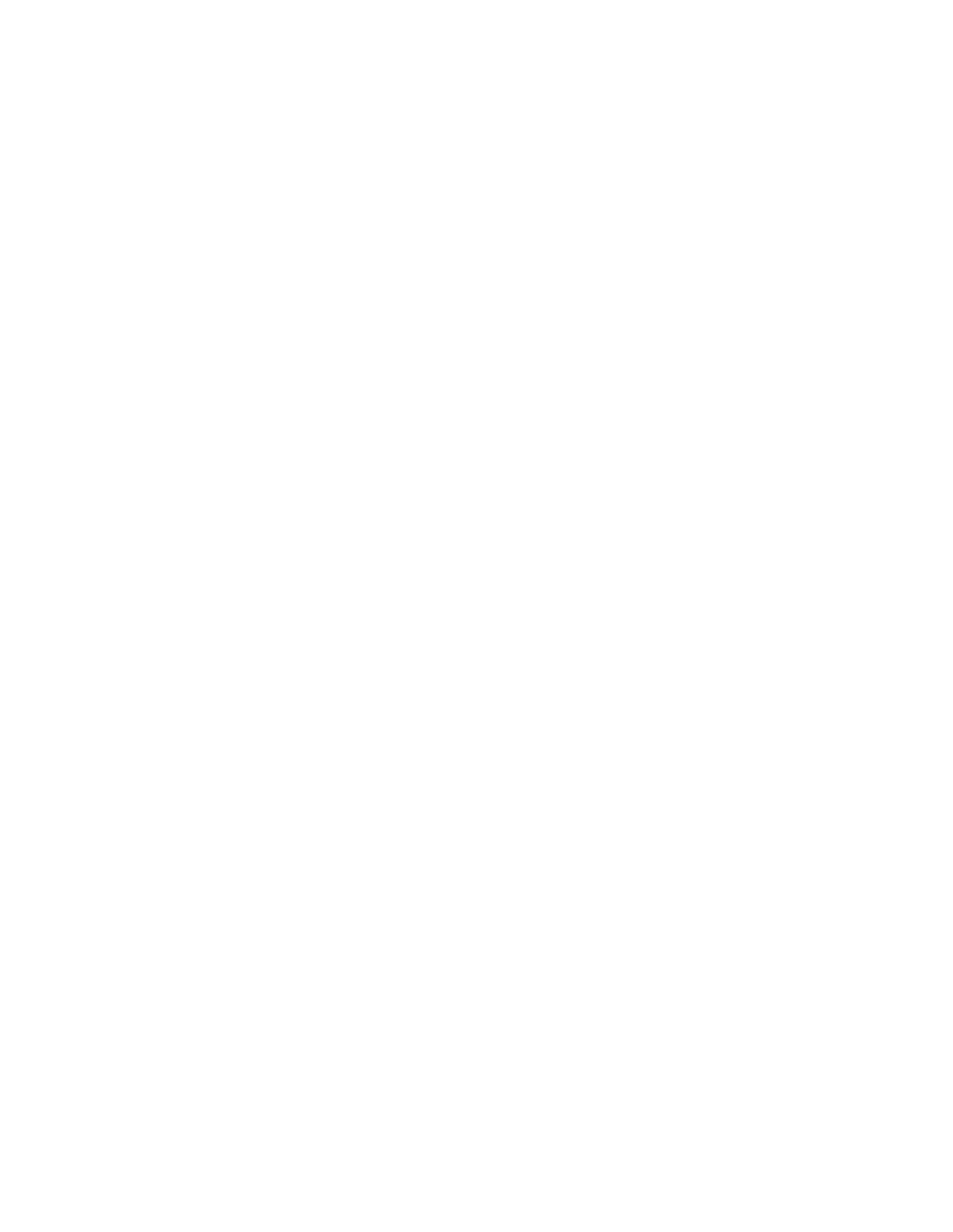# ACKNOWLEDGMENTS

The fifteen members of the Provost's Advisory Council for the Enhancement of Faculty Diversity provided leadership and counsel in creating this guide. Individually, each possesses a deep commitment to advancing faculty diversity at Columbia; collectively, they represent the enormous breadth of Columbia's academic community. We particularly note the invaluable contributions of our Climate Change Working Group:

**Anne L. Taylor,** Chair, Working Group; Office of the Executive Vice President and Dean of the Faculties of Health Sciences and Medicine; Office of the Chief Executive, Columbia University Medical Center

#### **Dennis A. Mitchell**

Office of the Provost; Office of the Dean and Division of Community Health, College of Dental Medicine

#### **Katherine W. Phillips**

Office of the Dean, Columbia Business School

**Ruben L. Gonzalez Jr.**  Department of Chemistry,

Faculty of Arts and Sciences

#### **Samuel K. Roberts**

Department of History, Faculty of Arts and Sciences; Department of Sociomedical Sciences, Mailman School of Public Health

We also want to give special thanks for the leadership and support of **Lee Goldman**, Executive Vice President and Dean of the Faculties of Health Sciences and Medicine and Chief Executive of Columbia University Medical Center, as well as the staff members of the Office of the Senior Vice President for Faculty Affairs and Career Development at Columbia University Medical Center and the Office of the Provost, who played a critical role in researching and assembling resources.

#### **Clara Lapiner**

Director of Faculty Professional Development, Columbia University Medical Center

#### **Shana L. Lassiter**

Assistant Provost for Faculty Diversity and Inclusion, Columbia University

#### **Adina Berrios Brooks**

Director for Faculty Diversity and Inclusion, Columbia University

This guide is a result of a review of relevant literature and discussions with the Climate Change Working Group as well as with deans and senior and junior faculty throughout the University. While these discussions were focused on the mentorship needs of diverse faculty, it was recognized that attention to the mentoring needs of all faculty would substantially benefit the university. Thus, this guide provides information on the principles of mentoring, with attention to the nuances of mentoring important to diverse faculty.

*First printing, August 2016.*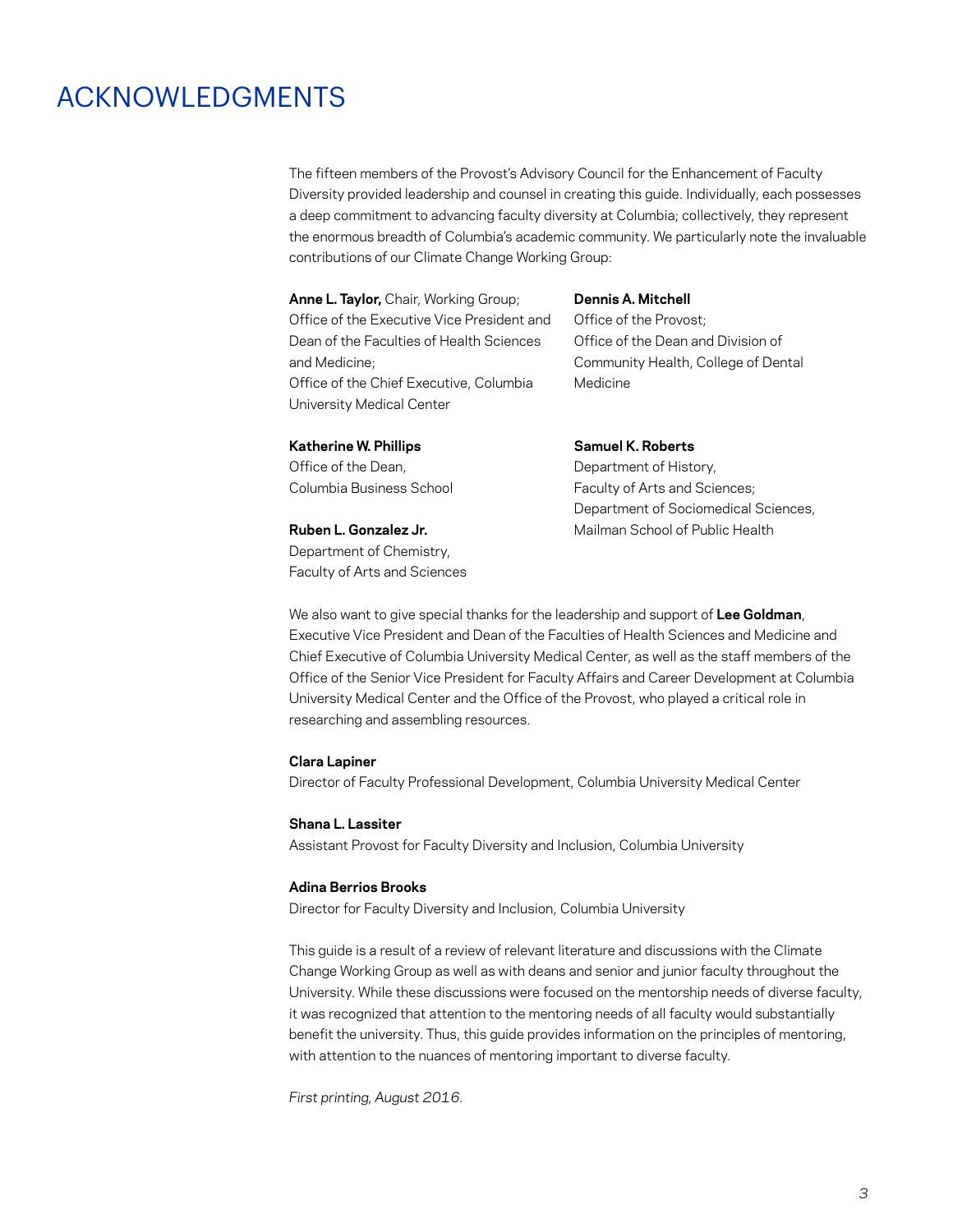# INTRODUCTION

The Offices of the Senior Vice President for Faculty Affairs and Career Development at CUMC and the Vice Provost for Faculty Diversity and Inclusion developed this guide in collaboration with the Provost's Advisory Council for the Enhancement of Faculty Diversity. This guide was developed to help academic leaders and faculty members who wish to use mentoring as a strategy to facilitate faculty success. Specifically, this guide was written to inform three key constituencies:

- Schools/departments wishing to implement formalized mentoring programs for faculty
- Faculty who wish to act as mentors to junior faculty, postdoctoral fellows, and graduate students
- Faculty who need or wish career guidance in addition to, or in the absence of, formal school/ departmental mentoring programs

These basic principles of effective mentoring may be utilized by schools, departments, and individual faculty to provide guidance to junior faculty, in formats most suited to the needs and culture of the academic unit as well as to the individual. This guide pays particular attention to the nuances of mentoring of particular importance to women and diverse faculty. Finally, the guide offers guidance to faculty who may wish to broaden and increase their mentoring opportunities and networks.

#### A note on organization:

- **Part I** provides an overview of principles of mentoring derived from a literature review
- **Part II** provides strategies and best practices for academic units wishing to organize different types of mentoring programs for faculty
- **Part III** provides guidance for those committed to being mentors
- **Part IV** provides strategies and best practices for mentees who are committed to identifying and optimizing their mentoring relationships

This guide is written as a living document; in that spirit, we invite feedback on what works, what doesn't, and what should be added. Please address all comments and suggestions to Vice Provost for Faculty Diversity and Inclusion Dennis A. Mitchell at dmitchell@columbia.edu.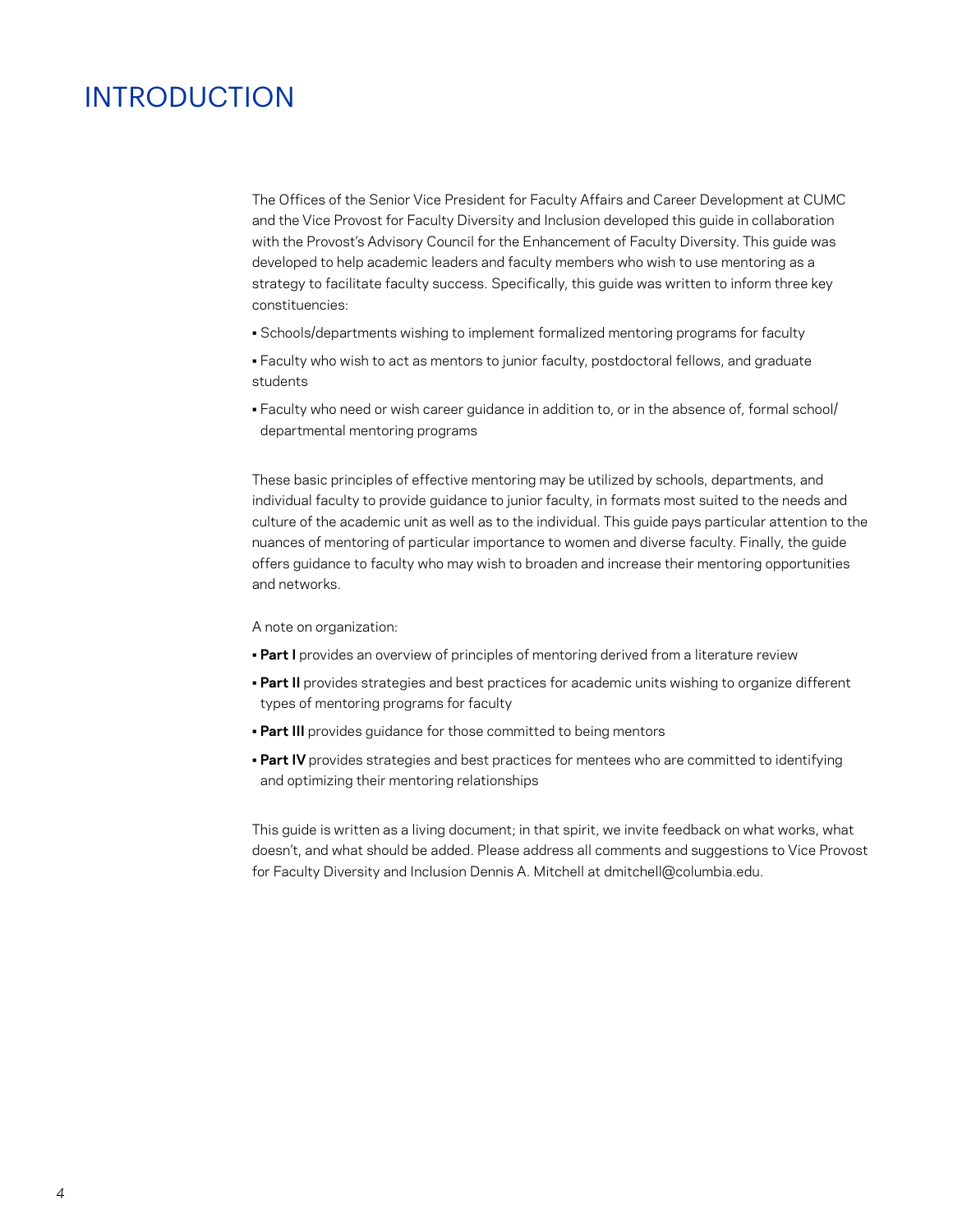# LETTER FROM THE PROVOST



Dear Colleague:

Columbia University aspires to be the go-to institution for the world's greatest scholars. We cannot achieve this without realizing our core values of both inclusion and excellence. This requires sustained focus on equity in all of our efforts to recruit, hire, promote, and retain an exceptionally well-qualified faculty. The University's *Guide to Best Practices in Faculty Search and Hiring,* first released electronically in 2014, provides guidance for our recruitment and hiring efforts. The current *Guide to Best Practices in Faculty Mentoring*  serves as a companion resource, providing direction for promotion and retention efforts within each department or school.

This guide is intended to assist schools, departments, and faculty in implementing mentoring programs tailored to their needs. It does not replace existing University, school, or department procedures, but rather serves as a framework and supplemental resource. It provides an overview and guidance for schools and departments seeking to develop new mentoring programs, and serves as an asset for those schools and departments with robust mentoring programs already in place. The Guide also provides targeted resources for mentors and mentees, with a particular focus on empowering junior faculty members to seek and shape important mentoring relationships.

We developed this manual because we believe that adherence to its guidelines will have a positive impact on faculty success and will enhance the climate of inclusiveness Universitywide, thus building a stronger University community. A thriving, diverse faculty is essential to creating a dynamic learning and working environment that will prepare all of our students to lead in our global society.

We hope you will find this resource valuable in your role as mentor, mentee, and/or champion of mentoring initiatives within your unit. Thank you for all that you do to strengthen our community and ensure the future excellence of Columbia University.

Sincerely,

John H. Coatsworth Provost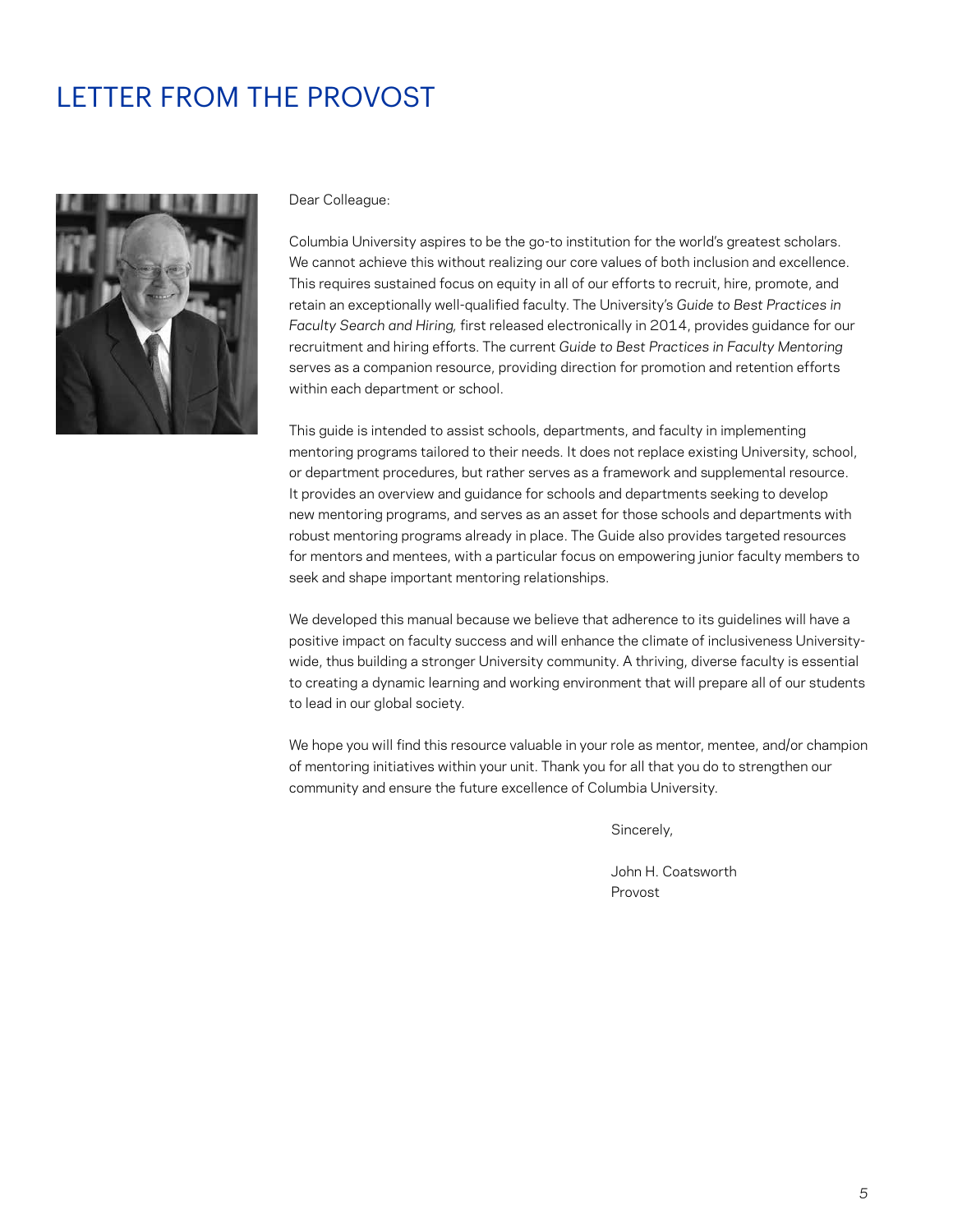#### INTRODUCTION

Vital faculty are essential to Columbia University's mission to be one of the world's preeminent centers of research as well as a distinctive and distinguished learning environment. Mentoring is a highly successful, adaptable, and practical strategy for supporting faculty members' success and satisfaction across their career. Mentoring has been shown to enhance research productivity (Bland & Schmitz, 1986; Bland et al., 2002; Byrne & Keefe, 2002), to enhance teaching effectiveness (Williams, 1991), and to increase faculty retention, recruitment, productivity and satisfaction, as well as to decrease faculty attrition. In addition, mentoring may promote a more positive organizational climate (Corcoran & Clark, 1984; Melicher, 2000).

## RATIONALE AND DEFINITIONS

Definitions, concepts, and practices of mentorship for university faculty vary considerably, but all place value on a relational structure that provides specific knowledge required for faculty to develop successful independent scholarship, as well as essential professional relationships that place faculty within the network of scholars in their discipline. These are often framed as career advancing or "instrumental" functions or as psychosocial or "expressive functions," but they are closely related and overlapping (Zellers, Howard, & Barcic, 2008; Chao, Walz, & Gardner, 1992; Mott, 2002). Though most frequently conceptualized as a single, formalized, dyadic, hierarchical relationship between a senior and junior faculty member (Zellers, Howard, & Barcic, 2008), more recent concepts of mentoring would suggest that effective faculty mentoring should involve both formal and informal relationships with a broad array of professional colleagues (mentoring networks, constellations, distributed mentoring, partnerships) (Zellers et al., 2008; Pololi & Knight, 2005; De Janasz & Sullivan, 2004; Kram & Isabella, 1985; McClurken, 2009; Van Emmerik, 2004; Ibarra, 1993). Mentoring networks can provide guidance and multidimensional perspectives on developing contemporary academic careers, may reduce the power dynamics often present within the junior-senior pairing, and can include individuals within and outside of academic environments (Pololi & Knight, 2005; McClurken, 2009). It has been suggested that mentoring networks are of particular

importance to women and diverse faculty, who are less likely to find spontaneous dyadic mentoring relationships that address the full range of their career concerns (Mott, 2002; Zellers et al., 2008; Pololi & Knight, 2005; Van Emmerik, 2004; Chesler, Single, & Mikic, 2003; Chesler & Chesler, 2002; Bickel, 2014). Despite this, the development of effective mentoring networks may still be more difficult for diverse faculty (Ibarra, 1993). Further, the "mentoring network" model empowers junior faculty to actively identify and set in motion essential mentoring relationships suited to their unique needs, as opposed to more passive dependency on department or senior faculty to initiate mentorship. Because successful mentoring relationships require active and committed engagement on the part of both mentor and mentee, an essential concept for junior faculty to fully embrace is that they (mentees) are empowered to seek and shape important mentoring relationships (McClurken, 2009; Pololi & Knight, 2005; Fleming et al., 2015; Chesler & Chesler, 2002; Chesler et al., 2003; Bickel, 2014).

Specific points of general knowledge of importance (i.e., requirements for academic promotions, specific skills) may be efficiently provided to groups of faculty via seminar or workshop format. Often categorized as "group mentoring," it is an efficient way to be sure that a common fund of important career development information is delivered to all junior faculty, particularly closing the "information gap" experienced by women and underrepresented minority faculty. Finally, the focus of faculty mentoring has broadened to include faculty beyond early-career stages, including midlevel and senior faculty who face career transitions; these faculty may utilize self-initiated "peer or near peer" mentoring relationships to a much greater extent than junior faculty, but may benefit from specific school/departmental facilitated group or peer mentoring programs.

At the institutional or organizational level, mentoring has many benefits that increase organizational strength and productivity and establish an inclusive and supportive scholarly community (Zellers et al., 2008; Boyle & Boice, 1998). Mentoring has been shown to enhance research productivity (Bland & Schmitz, 1986, Bland et al., 2002; Byrne & Keefe, 2002) and teaching effectiveness (Williams, 1991; McMurtrie, 2014; Zellers et al., 2008); and has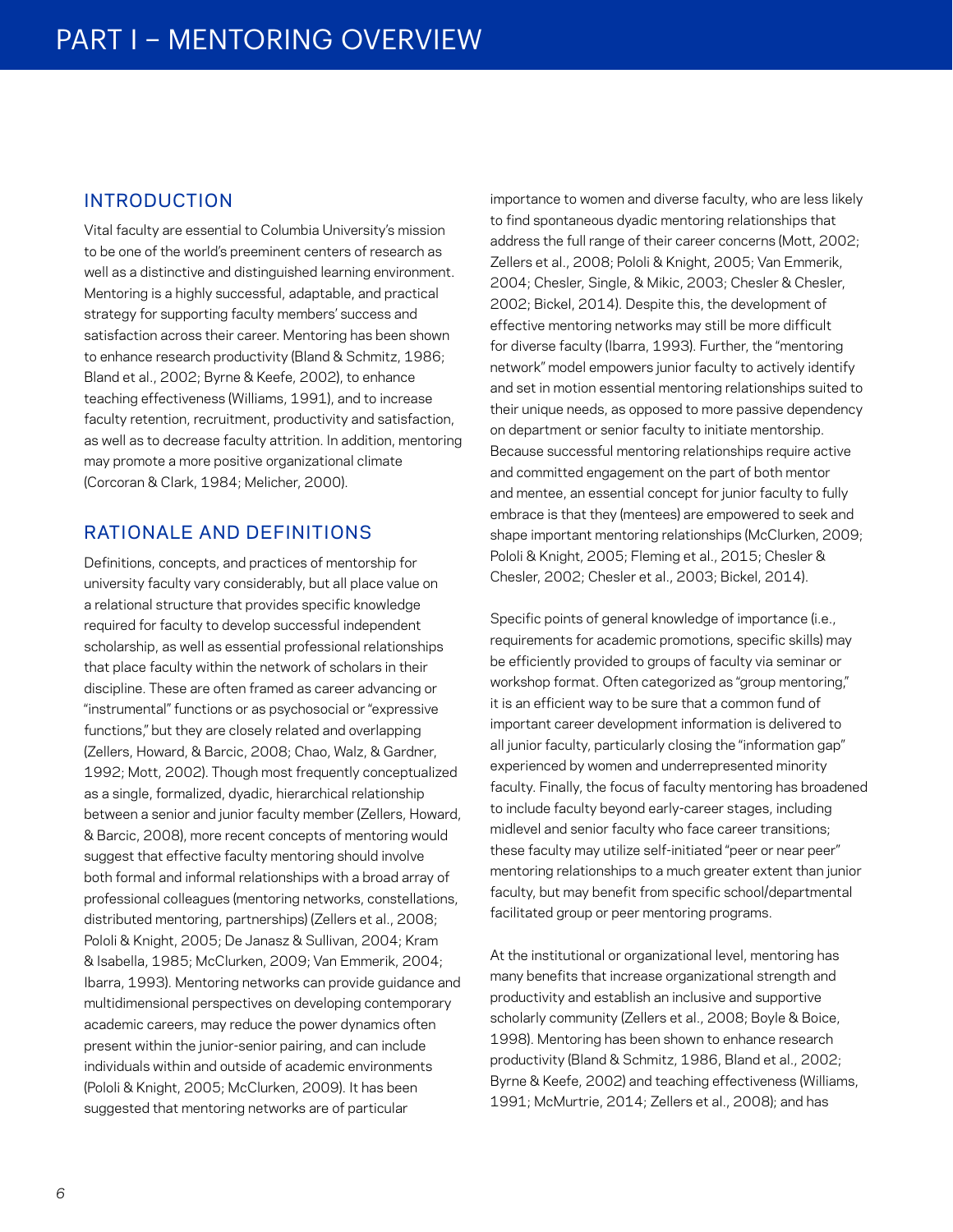been shown to increase faculty retention, recruitment, productivity, and satisfaction, as well as to decrease faculty attrition, and to promote a more positive organizational climate (Corcoran & Clark, 1984; Melicher, 2000; Zellers et al., 2008). Thus, fostering a culture to support the success of its faculty is in the best interests of an institution.

## GENERAL PRINCIPLES

Mentoring is commonly understood to imply a supportive relationship designed to guide the successful integration of new members into an organization and to enhance the subsequent ability of those members to add value to the organization (Bland et al., 2009; Mott, 2002; Zellers et al., 2008). In this context, we wish to precisely define the important principles of these types of relationships as they relate to university faculty:

- 1. Mentorship is a collaborative learning process that draws upon the knowledge of a variety of faculty who can provide guidance (senior faculty, near peers, and peers may all function as mentors) (Kram & Isabella, 1985) to new faculty entering the professoriate or to more senior faculty transitioning to new roles. The relationship has been described as a "reciprocal, supportive, and creative partnership of equals" (Mott, 2002; Kram & Isabella, 1985). Mentoring requires active committed engagement on the part of both mentor and mentee. It is dependent upon the willingness of those acting as mentors to invest time for guidance on an ongoing basis. It also requires the commitment of those needing guidance to actively identify specific developmental goals and to invest time and energy to achieve them.
- 2. Mentoring should help junior faculty successfully acquire the key competencies (scholarly independence, educational skills, and preparation for academic advancement), as well as the constructive professional relationships (professional networks) within the institution and beyond needed to develop a productive career (Zellers et al., 2008; Bhagia & Joyce, 2000; Chao et al., 1992).
- 3. The traditional, hierarchical, dyadic mentoring relationships may be enriched by an additional network of individuals providing very specific guidance in areas of professional development that may not be addressed within a single dyadic relationship (Zellers et al., 2008;

Kram & Isabella, 1985). Formal, departmentally assigned mentoring relationonships and informal, mentee-initiated relationships may be complementary and support different aspects of career guidance. Mentoring networks are of particular relevance to faculty groups traditionally underrepresented in the professoriate (Pololi & Knight, 2005; Pololi, 2013; Bickel, 2014; Chesler & Chesler, 2002; De Janasz et al., 2003; Van Emmerik, 2004).

- 4. Mentoring need not be limited to junior faculty, as midlevel and senior faculty may wish to focus on career transitions and new directions. The structure of these relationships may be less formalized and more dependent on peer or near peer relationships; professional "coaching" and grouptaught skills acquisition, through facilitation by school/ department, may be useful.
- 5. Mentoring relationships should evolve over time and may focus on one or several elements required for career success depending upon the career stage of the mentee, the career goals to be met, the level of guidance required, and the nature of the input from mentors. Thus, they may be enduring, long-term relationships that evolve over time into collegial rather than mentoring relationships, or they may be more transient relationships focused on specific areas of guidance at key career points.

## MENTOR ROLES

Part of the variability in the definition of mentoring derives from the fact that mentors are perceived as having many roles that may be grouped into two broad categories: "technical or instrumental career functions" and "psychosocial or expressive career functions" (Zellers et al., 2008; Chao, Waltz, & Gardner, 1992; Ibarra, 1993; Mott, 2002).

#### Technical or instrumental career functions

- Advisor for overall professional goals and career choices
- Advisor for development of academic scholarship
- Facilitator of professional networking within and outside of the institution
- Sponsor who provides specific strategic opportunities with career relevance
- Advisor for the development of teaching skills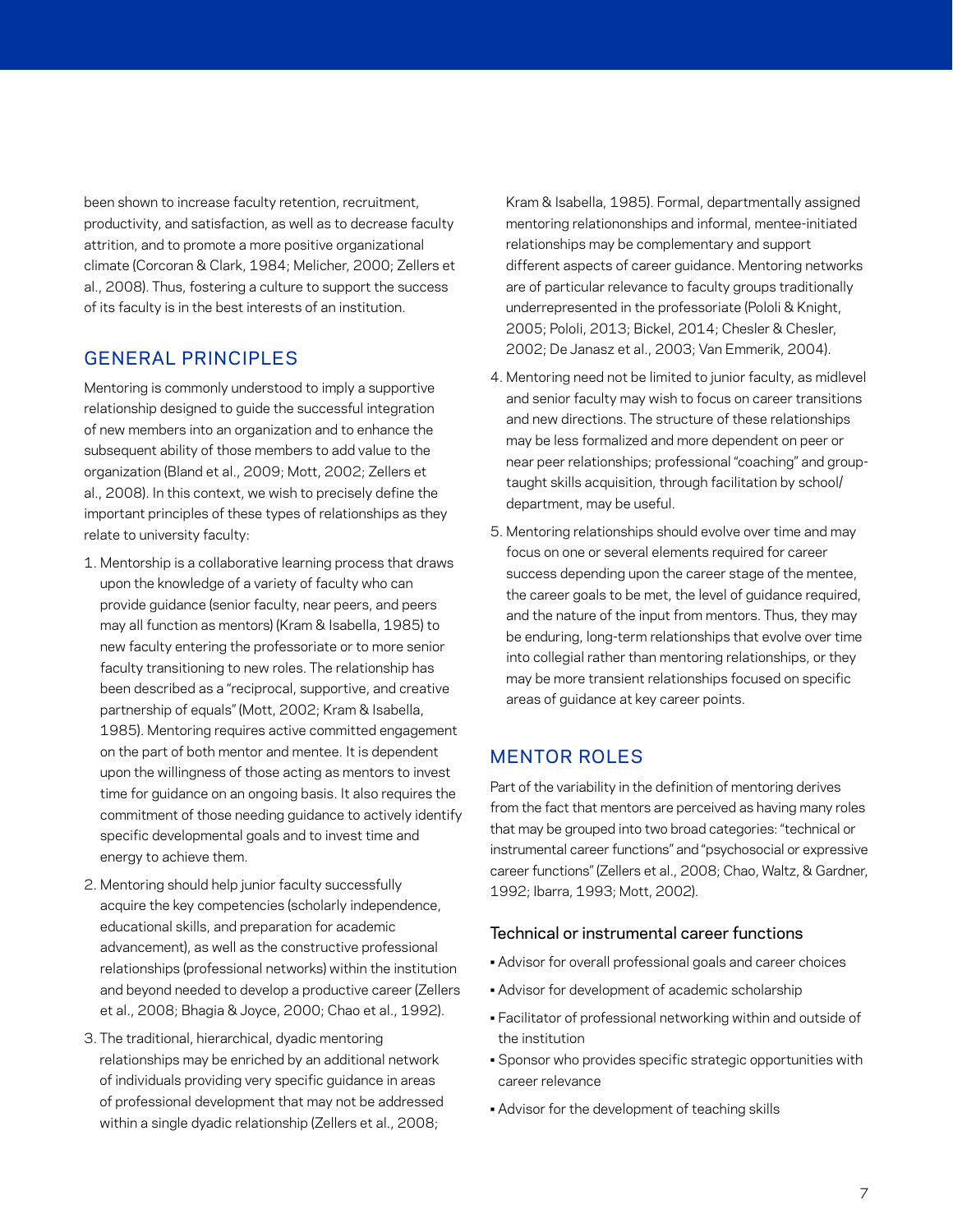#### Psychosocial or expressive career functions

- Promoter of scholarly values and professional integrity
- Advocate
- Role model
- Coach
- Intellectual challenger
- Colleague
- Supporter

Given the many roles that mentors may play and the greater diversity of the professoriate, it may be unrealistic to expect a single individual to perform all roles equally well. Thus, the value of the concept of multiple mentors and mentoring networks has become considerably more important in recent years (Mott, 2002; De Janasz & Sullivan, 2004). Additionally, because traditional mentoring relationships have often been the result of senior faculty gravitating to mentorship of junior faculty "like themselves," the technical and psychosocial functions may be intermixed. Identification and development of high quality mentoring relationships providing both instrumental and expressive functions have been much more challenging for women and members of underrepresented demographic groups (Mott, 2002; Pololi & Knight, 2005; Ibarra, 1993). Data strongly suggest that because these demographic groups are less likely to find traditional, dyadic mentoring relationships of high quality (Mott, 2002; Ibarra, 1993; Ibarra et al., 2010; Bickel, 2014; Daley, Wingard, & Reznik, 2006; Girves, Zepeda, & Gwathmey, 2005), they are less likely to progress in academia (Fang et al., 2000; Daley et al., 2006; Mark, 2001; Bickel, 2014). As the professoriate has grown more diverse, mentorship requires consideration of the social dimensions of career development particularly experienced by women and underrepresented minority faculty (Daley et al., 2006; Bland et al., 2009; Girves, Zepeda, & Gwathmey, 2005; Ibarra et al., 2010). These include cultural taxation, isolation, and exclusion from informal collegial networks, unintended bias, and devaluation of scholarship focused on minorities or women, and biculturalism (Turner, Myers, & Creswell, 1999). Thus, mentoring networks and multiple mentors specifically identified and sought by historically underrepresented groups may be of special value to guide management of the unique challenges experienced by these faculty groups.

#### MENTORING FOCI

The foci of faculty mentoring should include guidance in multiple domains of career development. These include, but may not be limited to the following:

- 1. Development of independent scholarship/research
- 2. Development of internal and external professional networks crucial to recognition as an independent scholar
- 3. Teaching skills
- 4. Development as a clinician or applied practitioner of a discipline
- 5. Strategies for success and advancement within the institution, school, or department, with attention paid to formal as well as informal measures of success
- 6. Requirements for academic advancement
- 7. Overall career planning, including short-, mid-, and longterm goals
- 8. Management of career challenges of particular relevance to women and underrepresented minority faculty
- 9. Sponsorship

#### SPONSORSHIP VS. MENTORSHIP

Mentorship and sponsorship both enhance career advancement, and mentors may also be sponsors; however, these two advisory functions are quite different. While mentors provide guidance, feedback, and psychosocial support on an ongoing basis, sponsors provide specific strategic opportunities to an individual at a particular time (Ibarra et al., 2010). Mentors can be peers, near peers, or more senior and provide ongoing guidance on technical as well as psychosocial functions. By contrast, sponsors are generally more senior in rank with sufficient influence in their field to provide key opportunities, but may have no other supportive function (Ibarra et al., 2010). Actions such as advocating at a critical time on behalf of the faculty, nominating faculty for selected awards or important organizational memberships, or making strategic introductions to key people within the discipline of the scholar can be single or episodic sponsoring actions, separate from mentoring, that nonetheless may have very significant career impact.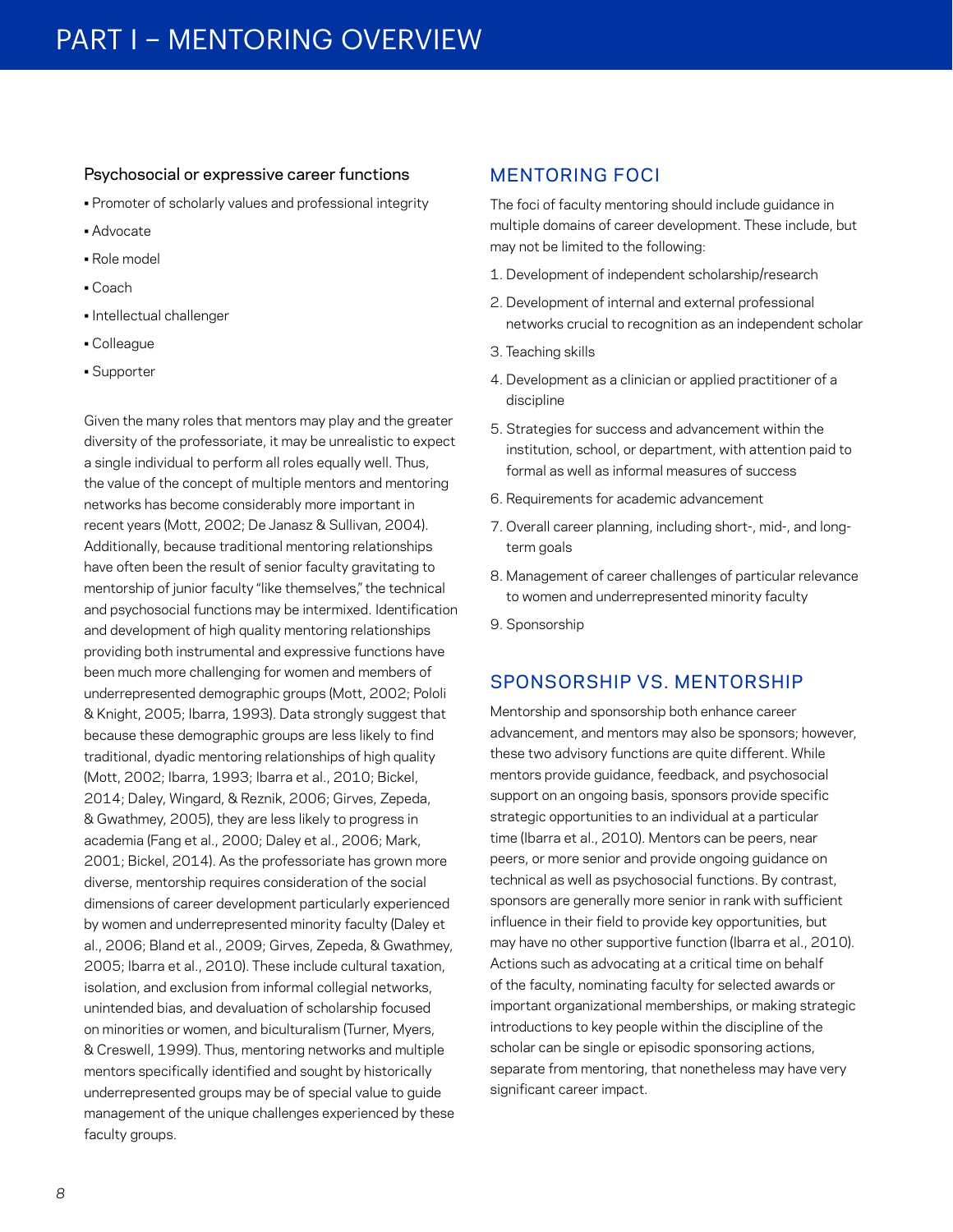Though the roles of a sponsor and a mentor are different in function, a mentor can often be a sponsor if the mentor in question has the necessary authority, connections, and network to provide key opportunities (Ibarra et al., 2010; Zellers et al., 2008). However, a mentor and sponsor may not always be found in the same person. Both mentorship and sponsorship are influential to career success, and have been shown to be particularly important for developing the "social capital" of women and minority faculty in academia (Ibarra et al., 2010; Bickel, 2014). A 2008 survey of men and women in business companies found that both men and women had mentors, but the quality of mentorship greatly varied between men and women (Ibarra et al., 2010). As Hermnia Ibarra, Nancy Carter, and Christine Silva wrote:

"All mentoring is not created equal, we discovered. There is a special kind of relationship—called sponsorship—in which the mentor goes beyond giving feedback and advice and uses his or her influence with senior executives to advocate

for the mentee . . . Furthermore, without sponsorship, women not only are less likely than men to be appointed to top roles but may also be more reluctant to go for them (2010, p. 82)."

Because sponsorship may occur outside of traditional assigned mentoring dyads, and it is often initiated by a senior faculty member who identifies in some way with a particular junior faculty member, this quality of "sponsoring" may present a major obstacle for women and minority faculty (Bickel, 2014), who differ in many ways from established senior faculty (Chesler & Chesler, 2002; Chesler et al., 2003). This was famously illustrated by Sheryl Sandberg, author of *Lean In,* who stated that "It's wonderful when senior men mentor women. It's even better when they champion and sponsor them. Any male leader who is serious about moving toward a more equal world can make this a priority and be part of the solution. (2013, p. 71)."

| <b>MENTORING MODELS</b>                                   |                                                      |                                                                                                                                                          |                                                                                                          |                                                                                                                        |                                                                                             |  |  |  |
|-----------------------------------------------------------|------------------------------------------------------|----------------------------------------------------------------------------------------------------------------------------------------------------------|----------------------------------------------------------------------------------------------------------|------------------------------------------------------------------------------------------------------------------------|---------------------------------------------------------------------------------------------|--|--|--|
|                                                           | <b>TRADITIONAL</b>                                   | PEER AND NEAR<br><b>PEER</b>                                                                                                                             | <b>GROUP</b>                                                                                             | <b>MENTORING</b><br><b>NETWORKS</b>                                                                                    | <b>SPONSORSHIP</b>                                                                          |  |  |  |
| <b>STRUCTURE</b>                                          | Hierarchical<br>Often assigned,<br>highly structured | Peer, near peer<br>Often mentee<br>initiated, may<br>be facilitated by<br>school/department                                                              | Hierarchical<br>Often time limited                                                                       | May include any<br>level of faculty.<br>May be mentee or<br>mentor initiated<br>or facilitated by<br>school/department | Hierarchical-<br>highly influential<br>senior faculty<br>who provide key<br>opportunities   |  |  |  |
| <b>FORMAT</b>                                             | One mentee with<br>one mentor or<br>team of mentors  | One-to-one or<br>small collaborative<br>group<br>Nonhierarchical<br>power dynamic<br>Reciprocal<br>information<br>sharing and<br>psychosocial<br>support | One or small<br>number of mentors<br>for specific<br>skills, training,<br>or information<br>distribution | Multiple<br>relationships<br>with a variety of<br>advisors, Variable<br>duration, scope,<br>and nature of<br>support   | Can be single<br>or intermittent<br>actions not<br>associated<br>with ongoing<br>mentorship |  |  |  |
| <b>TYPICAL</b><br><b>CAREER STAGE</b><br><b>OF MENTEE</b> | Early                                                | All career stages                                                                                                                                        | All career stages                                                                                        | All career stages                                                                                                      | Junior                                                                                      |  |  |  |
| <b>TYPICAL</b><br><b>CAREER STAGE</b><br><b>OF MENTOR</b> | Mid or senior                                        | All career stages                                                                                                                                        | All career stages                                                                                        | All career stages                                                                                                      | Senior                                                                                      |  |  |  |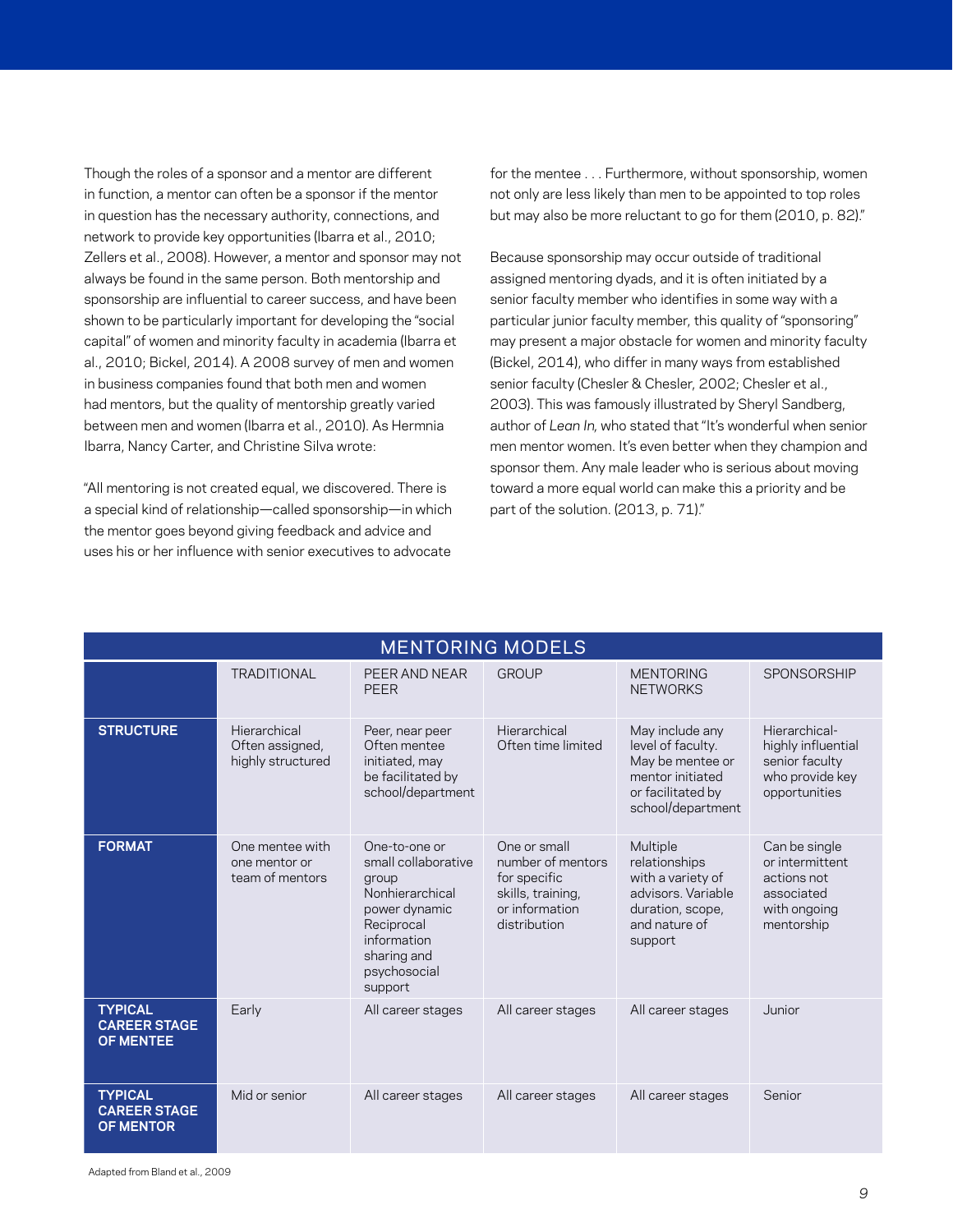## FORMAL VS. INFORMAL MENTORING RELATIONSHIPS

Formal mentorship is defined as a structured and assigned pairing of mentor and mentee with clear goals, meeting structure, duration, and definition of target outcomes. A meta-analysis of studies on the career benefits associated with mentoring and sponsorship found that, overall, individuals who were mentored and sponsored reported better objective career outcomes (compensation and number of promotions) as well as better subjective outcomes (career satisfaction, career commitment, and job satisfaction) (Allen et al., 2004).

In a study of two mentoring programs for junior faculty, formal mentoring was deemed to be, overall, more effective than informal or "natural" mentoring (Boyle & Boice, 1998). The study showed that mentoring relationships continued longer and were better sustained in the formal program. Additionally, the sustainability of the mentoring relationship was less dependent on personality, but instead more on specific tasks to which the mentoring pair attended (Boyle & Boice, 1998). Research productivity has been found to be increased by formal mentorship. A study of medical school faculty found that having a formally designated mentor was the second-best predictor of higher research productivity (Bland, Seaquist, Pacala, Center, & Finstad, 2002).

Other literature directly comparing formal structured mentorship to informal mentorship surprisingly found informal mentorship to be more positively correlated with career-related support, organizational socialization, and satisfaction than formal mentorship (Chao et al., 1992). However, this study measured overall career satisfaction of alumni from a single university and thus did not measure the specific outcomes required of university faculty.

A significant risk in traditional dyadic pairings is the inherent power differential between senior and junior faculty and the pressure to replicate the senior generation rather than promote the emergence of newer scholarly approaches, fields, or concepts of professorial roles. This has been described as "academic cloning" (Zellers et al., 2008; Tenner, 2004).

Mismatches, either personal or professional, between assigned mentor-mentee pairs can occur with negative and potentially disruptive consequences to career progression (Mott, 2002). There are, however, data demonstrating that formal mentorship is likely to be more enduring and successful when the mentee and mentor(s) have some choice in the assignment (Zellers et al., 2008). However, even when the mentor and mentee have a choice in pairing, such pairings may not be successful, and thus some oversight with the authority to dissolve and reassign is required by the school/department sponsoring the formal assignment.

Informal mentorship, by contrast, occurs as a result of spontaneous initiation by either the mentee or mentor based on perceived commonality in some aspects of career goals (Zellers et al., 2008). These mentoring relationships can be highly effective as they evolve based on mutual affinity, though they may lack the regularity of communication and the comprehensive approach to multiple dimensions of career development that occurs in structured formal programs. However, informal mentoring relationships may be of great value in providing additional perspectives on scholarship, as well as psychosocial support. Other aspects of career development centered around gender, race, or ethnicity may not be addressed within a formally assigned mentoring relationship. Such discussions may be more easily addressed in informal, self-initiated relationships. In addition, the "self-assignment" in informal relationships lessens the likelihood of unsuccessful or negative mentormentee matches. In particular, peer and near peer mentoring relationships remove the inherent senior-junior power dynamic defined by roles and rank, and may permit freer reciprocal exploration of career issues (Mott, 2002). Such relationships may be particularly important to women and underrepresented minority faculty. The literature comparing formal and informal mentoring points to advantages and disadvantages of both. Thus, junior faculty are well advised to not limit mentorship relationships to either format, but to use both formats to their advantage (Chao et al., 1992).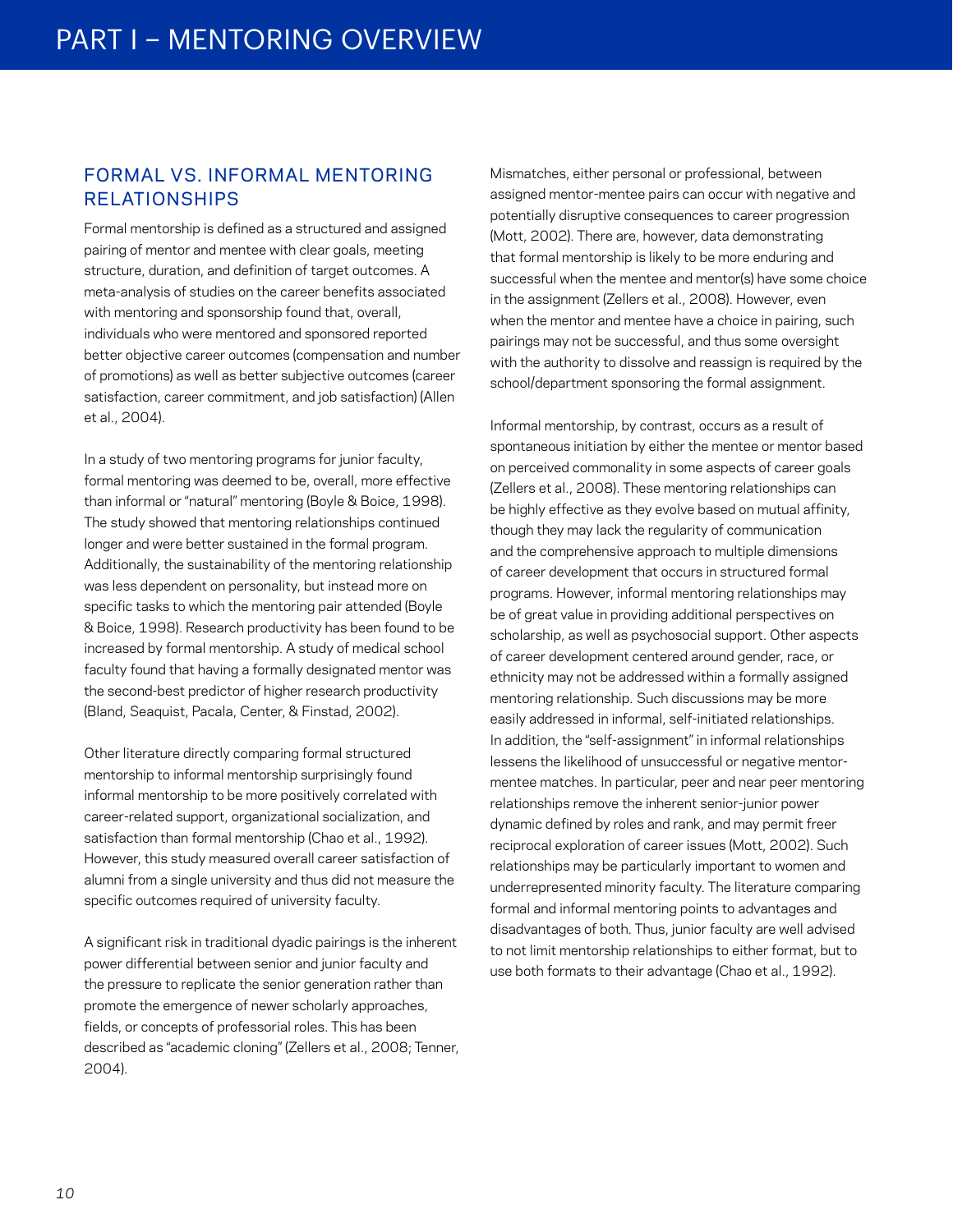## MENTORING CONTINUUM



Adopted from Harold Pincus, MD, Department of Psychiatry, Columbia University College of Physicians and Surgeons

# CHARACTERISTICS OF EFFECTIVE MENTORING

In formal mentoring relationships, the roles and responsibilities of mentors and mentees should be defined and made explicit from the outset. Both the mentor and mentee have responsibilities for maintaining the productivity of the relationship.

The literature distills characteristics of effective mentoring to include the following:

- 1. Development of clear, agreed-upon career goals and plans to achieve them:
	- a. Objectives
	- b. Strategies for achieving them
	- c. Specific deliverables
	- d. Timelines
- 2. Agreeing upon roles for each mentor when there is more than one mentor (particularly important for interdisciplinary scholars) as well as whether technical or psychosocial functions are the focus
- 3. Setting clear rules regarding meetings (frequency, agenda, and deliverables)
- 4. Establishing accountability and oversight for mentors and mentees when formal assignment is made
- 5. Maintaining confidentiality when requested and appropriate
- 6. Agreeing on communication mechanisms, frequency, and style
- 7. Measuring progress with timelines
- 8. Providing constructive feedback
- 9. Creating an environment of trust and open communication
- 10. Gradually reducing level of guidance, with encouragement toward academic independence

## MENTORING CONTINUUM

As mentoring relationships evolve, so do the roles and functions of the members in the relationships. The figure above demonstrates the ways in which roles can vary over time and in different forms of mentoring. Mentoring can vary in the proportion of directive versus nondirective advising on the part of the mentors, depending on the stage of development of the mentee. While close supervision may be appropriate for student mentees, faculty mentor/ mentee relationships are between individuals who also are professional colleagues and thus should be collegial and collaborative rather than highly directive.

#### Qualities of Effective Mentors

- 1. Commitment to the time required for meeting and advising
- 2. Commitment to reviewing the mentee's work
- 3. Guidance on setting realistic career vision/goals/ objectives
- 4. Collaborative development of appropriate goals and strategies for achieving goals
- 5. Guidance and resources for developing academic competencies, in scholarly research, teaching, scholarly presentations, and overall career management
- 6. Facilitation in the development of academic networks
- 7. Careful and active listening, ability to work across boundaries of gender/race/ethnicity/sexual orientation/ culture/religion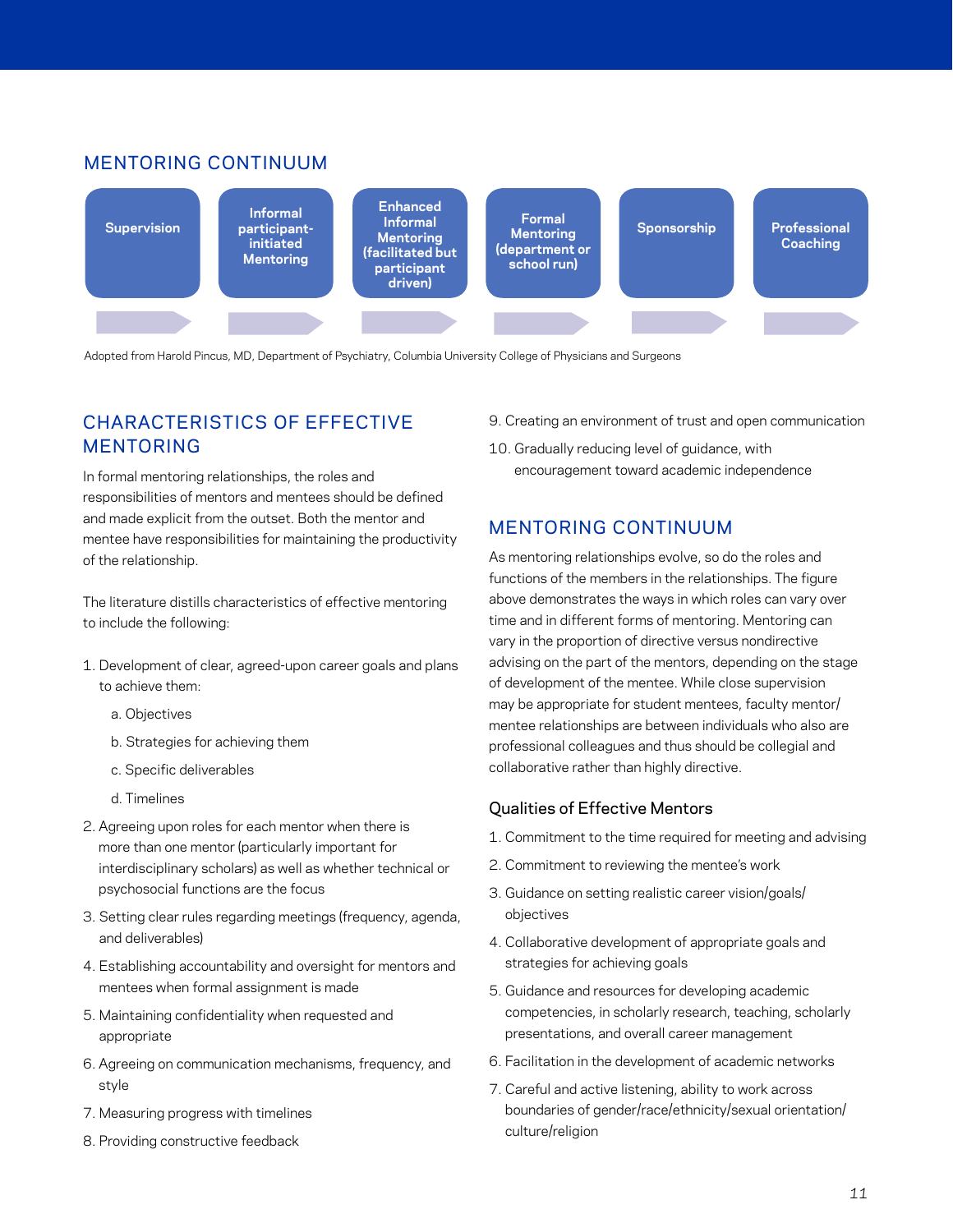|                          | Women | Men | Minorities* |  |
|--------------------------|-------|-----|-------------|--|
| <b>Full-Time Faculty</b> | 44%   | 56% | 19%         |  |
| Assistant Professor      | 49%   | 51% | 23%         |  |
| Associate Professor      | 42%   | 58% | 20%         |  |
| Full Professor           | 29%   | 71% | 15%         |  |

#### Status of Women and Minorities in U.S. Degree-Granting Institutions, 2011

From U.S. Department of Education, National Center for Education Statistics, 2011 national study of full-time instructional faculty in degree-granting postsecondary institutions

\* Includes Black, Hispanic, Asian, Pacific Islander, American Indian/Alaska Native, and of two or more races

- 8. Provision of constructive feedback
- 9. Attention to measuring progress
- 10. Consideration of sponsorship when appropriate and possible
- 11. Maintenance of confidentiality when appropriate and creation of an environment of trust
- 12. Respect for personal boundaries

#### Qualities of Responsible Mentees

- 1. Active engagement in the identification of specific developmental goals for which guidance is sought
- 2. Commitment to setting meeting times and agendas to ensure a productive discussion
- 3. Initiative and follow through in both setting and completing agreed-upon goals
- 4. Commitment to hard work and integrity
- 5. Preparation of agreed-upon deliverables in adequate time for review by mentors, with respect for the time constraints of mentors
- 6. Development of listening skills and willingness to work outside of "comfort zones," across boundaries of gender/ race/ethnicity/sexual orientation/culture/religion
- 7. Ability to solicit and consider thoughtful feedback, both positive and negative
- 8. Active commitment to developing scholarly independence
- 9. Respect for personal boundaries

# CONSIDERATIONS FOR EFFECTIVE MENTORSHIP ACROSS GENDER/RACE/ ETHNICITY/SEXUAL ORIENTATION/ CULTURE/RELIGION

Though women start academic careers in almost equal numbers as men, the numerical difference between the groups widens with advancing rank, so that men lead with slightly greater than 2:1 ratio at the full professor rank (Snyder, 2015). Snyder (2015) cites that in 2013, the National Center for Education Statistics, as part of a U.S. Department of Education report, published data from 2011 showing that women and men entered higher education faculty positions in similar numbers at the assistant professor level, but that as they move up the ranks, the quantitative difference between men and women changes dramatically, with significantly more men than women at the full professor rank. Minorities, constituting 19 percent of all full-time faculty, followed a similar pattern as women (see table above) (Snyder, 2015).

Data show that women and minorities are less likely to be promoted and are more likely to stay at the same rank longer (Fang et al., 2000; Alexander & Lang, 2008; Liu & Alexander, 2010; Palepu et al., 1998), which can lead to higher attrition among these groups (Cropsey et al., 2008; Mahoney et al., 2008; Nunez-Smith et al., 2007).

Other studies have echoed these findings and have attributed this "leaking pipeline" for women and minority faculty to subtle cumulative barriers (Ibarra et al., 2013; Ibarra et al., 2010; Fried et al., 1996; Smith et al., 2015)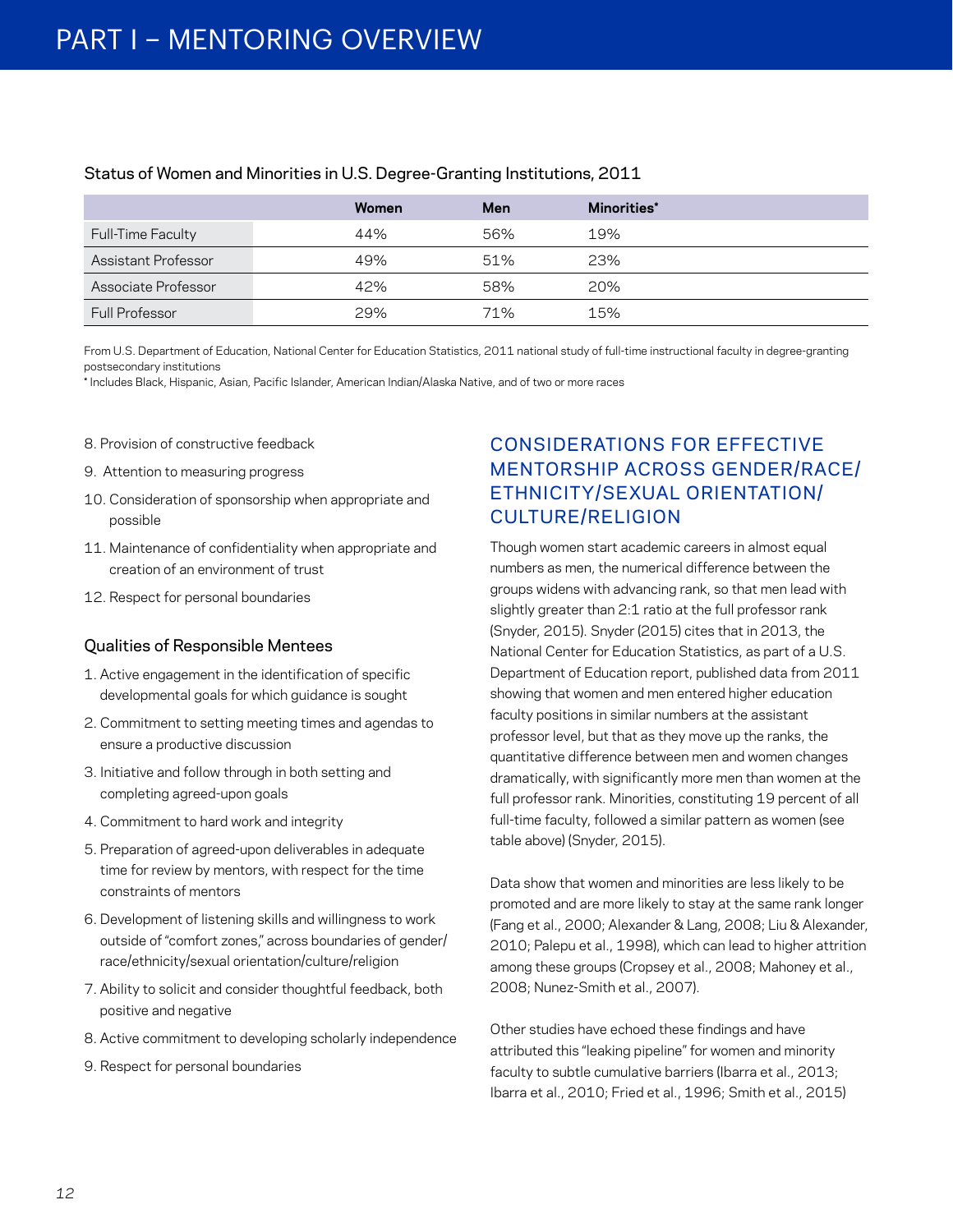including unconscious bias, lack of institutional support, feelings of isolation, poorer-quality mentoring relationships, absence of sponsorship, work/life imbalance, and cultural, societal, and institutional norms. For women in particular, barriers such as inflexible and unsupportive work/life policies (i.e., tenure-clock systems that are not flexible around issues of child or elder care, or being required to work outside of traditional hours), lack of access to sponsorship or peer networks, and poorer-quality mentoring relationships have been identified as contributing to a cumulative disadvantage and lower perceived capabilities of women to achieve their goals (Ibarra, 1993; Fried et al., 1996; Smith et al., 2015; Pololi et al., 2013). While overt discriminatory practices have diminished over the years, women and minorities continue to face less overt but nonetheless substantive cumulative challenges (Ibarra et al., 2010; Ibarra et al., 2013; Girves et al., 2005; Daley et al., 2006). Mentoring relationships often form more spontaneously between individuals who easily identify important commonalities between themselves. This aspect of mentoring relationships may be particularly challenging for women and minorities whose mentors are likely different in a multitude of ways and who have faced different challenges (Bland et al., 2009; Zellers et al., 2008; Ibarra, 1993).

Women and underrepresented minority faculty experience unique social dimensions to academic career development that may very significantly impact professional advancement. In 2012, the provost of Columbia University commissioned a study to assess the needs of diverse junior faculty. Focus groups of twenty-two junior women and minority faculty were interviewed regarding their view of unique potential barriers to career success. Four themes were identified by the focus groups as having a negative impact on the success of women and minority faculty:

- disproportionate service burden
- feelings of isolation
- lack of mentorship
- lack of clarity about promotion and tenure process

These factors were quite congruent with those reported in the literature as listed below (Turner et al., 1999; Bland et al., 2009):

- Professional isolation, the experience of being the "lonely only" one of a particular demographic group within one's unit, with interactive challenges not experienced by senior or majority peer faculty.
- Exclusion from spontaneous or informal collegial networks, whether intentional or not.
- Unintended bias on the part of colleagues, as well as students and trainees, who may place lower value on scholarly contributions of women and underrepresented minorities.
- Societal norms about acceptable behaviors (i.e., expectations regarding gendered behavior) that may be at variance with professional behaviors required for successful advancement.
- Cultural taxation—the overburdening with service of value to the institution, but not of value for the career advancement of the faculty member.
- Biculturalism—the strain of being required to straddle or be fluent in more than one culture. This becomes particularly relevant when behaviors that are normative in one culture (i.e., modesty and humility) are at variance with behaviors expected for career success within academic disciplines (i.e., self-promotion and outspokenness).
- Devaluation of scholarship focused on issues highly relevant to women or underrepresented minorities.

Moreover, as pointed out in an excellent study and review of the literature (Williams et al., 2014), when there is the intersection of both race/ethnicity and gender, women of color report patterns of bias that incorporate both race/ ethnicity and gender-based bias ("double jeopardy"). Of importance, such bias may focus more or less on gender compared to race/ethnicity such that the experience of women of color is not uniform and may significantly differ from that of white women.

Thus it is essential for mentors and mentees to be selfreflective and mindful regarding potential subtle barriers for women and underrepresented minority faculty and to maintain a focus on achievement of the specific tasks and goals that contribute to career success.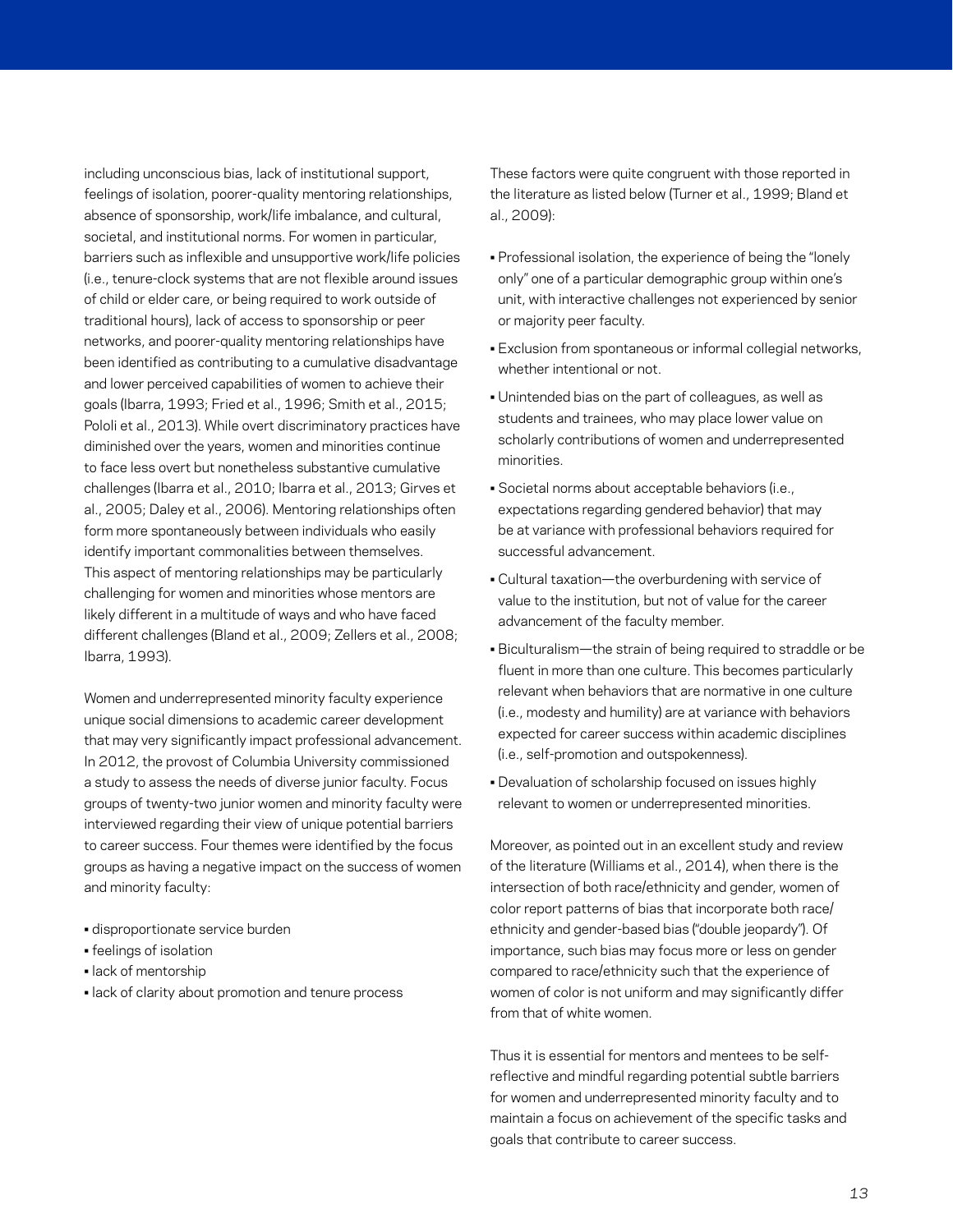It is evident from the literature review that mentoring can have a positive impact on faculty career development as well as on departments and institutions as a whole. However, programs may vary in their effectiveness in meeting the needs of faculty and departments. Careful consideration of the structure, model, culture of the academic unit, and resources available to the unit—and devoted to the programs by the academic unit implementing a mentoring program will ensure that faculty receive appropriate support to meet their goals and the goals of the schools/departments.

# ESTABLISHING SCHOOL/ DEPARTMENTAL MENTORING PROGRAM

School/departmental programs should aim, at minimum, to assist all junior faculty to:

- 1. develop independent scholarship/research productivity
- 2. develop the necessary professional networks
- 3. identify determinants essential for academic advancement in that unit
- 4. identify whether additional desired support should include proactive recognition and mitigation of factors that disproportionately negatively impact women and underrepresented minority faculty

 Schools/departments should identify which mentoring model(s) will most effectively align with the needs of their faculty, with faculty demographics, and with the culture of the school/department considered. It would be wise for the department to clearly establish expectations regarding mentoring activities, as well as training for mentors. For example, a unit may choose to assign a principal mentor, but may also encourage or facilitate mentoring networks to bring together faculty of similar rank, interest, or demographics, or to provide group sessions covering information on advancement or particular skills.

#### Models

A combination of modalities may decrease the mentoring burden on individual senior faculty, as well as decrease the reliance of junior faculty on a single mentoring relationship:

- traditional hierarchical senior-junior faculty relationship (may be either a senior team or a senior individual)
- facilitation of groups of mentees matched to one or to a

small group of senior mentors that are organized around the acquisition of specific skills or problem solving

- peer and near peer mentorship groups where faculty of a similar or near rank, or of similar demographics, meet individually or as a small collaborative group
- active consideration of appropriate sponsorship opportunities

#### Key Steps

In the process of identifying and creating a mentorship program model, the key steps outlined below may be useful:

- *Consultation with junior and senior faculty:* In order to build programs that are aligned with the needs of both junior and senior faculty and thus likely to be sustained, faculty should be involved in the process of building a program consistent with the needs and culture of the department. The scope of mentoring programs may be broad and include both career advancement and psychosocial support, or the academic unit may choose more narrowly focused mentoring. Clarity regarding expectations of the time commitment and efforts on the part of the mentors and mentees is essential. In addition, making sure that mentoring work is fairly distributed among senior faculty may require some training in mentoring skills (Pfund et al., 2006). It is also extremely important that all demographic groups of junior faculty (i.e., women, underrepresented minorities) have equivalent support and access to information supportive of career goals.
- *Identify the structure:* Departments and schools should identify which models might be best suited for their faculty and for the needs of the department or school overall. For example, skills acquisition—such as principles of grant writing, teaching skills, research team management, and understanding the promotion process—lends itself to seminar or group formats, thereby allowing units to share resources to disseminate this information. By contrast, individual scholarly or research advising should be department specific since scholarship content and network development will be discipline specific.
- *Resources:* Departments and schools should identify what kind of resources or tools will be available to provide faculty mentors with needed skills and incentives. Attention should be paid to equitable distribution of the work of mentorship among senior faculty. Incentivizing faculty mentors in ways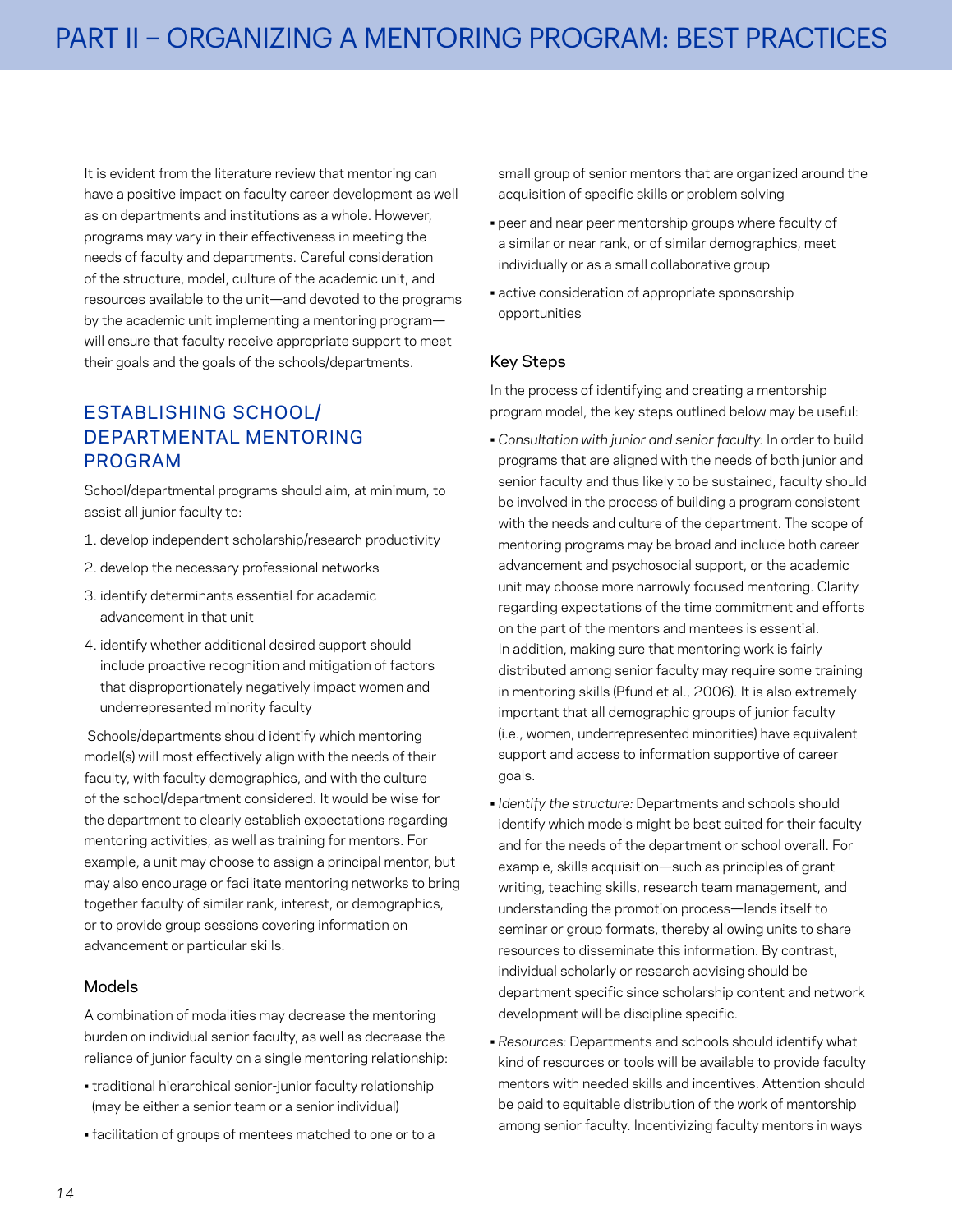such as making mentorship an integral part of the annual evaluation and promotion process—and finally, recognition and celebration of the importance, value, and the successes of excellent mentors through awards—helps to build a culture of mentorship. Resources for both mentors and mentees should also include tools for communications and/ or programs that aim to enhance mentoring relationships.

## MENTOR/MENTEE PAIRING

If units decide to assign mentor/mentee pairs for ongoing advising, pairs can be constituted in various ways. The options include assignment (either a mentoring committee or individual mentor) by the department, allowing mentors and mentees to fully self-select, or some combination of these two options. Data suggest that pairings may be more sustained and successful when both the mentor and mentee have some choice, but departments may also consider the scholarly basis for assignments. Departments should also be mindful of the data showing that women and underrepresented groups are less likely to develop highquality mentoring relationships when self-selection is the sole method of assignment, and so should ensure that these faculty groups have equal access to excellent mentors.

## RESPONSIBILITIES

Creation of specific annual goals, meeting schedules, deliverables, and measures of progress must be the joint work of mentors and mentees.

The mentee/junior faculty should be responsible for creating meeting agendas to include an update on interim activities related to their academic performance and career development. There should be discussion of progress in each career development domain and agreement concerning goals/strategies/deliverables for the next period. Additionally, the mentor should be sensitive and receptive to issues relating to sense of isolation, exclusion from school/ department, or disproportionate service burden that can be particularly experienced by underrepresented minority and women faculty. While it is the responsibility of the mentor to advocate for, advise, coach, and support the mentee, mentees are responsible for collaboratively developing appropriate goals and meeting expectations, and for the hard work and integrity necessary to develop academic independence.

## FREQUENCY OF MENTORING MEETINGS

The frequency and level of detail of mentoring discussions may vary depending on the level of advancement of the junior faculty (i.e., it may be determined that more frequent meetings would be necessary for faculty in early years, with tapering of frequency or change in focus as faculty advance), as well as the level of independence of the junior faculty. An annual review of academic goals to assess overall progress is also advisable. The annual review may be clearly distinguished from mentoring meetings by its format and comprehensive review of all aspects of career development. Both the mentor and mentee should keep a record of the meetings as a measure of progress and for reference. The academic unit may decide whether or not it wishes to formalize review of these records to ensure that assigned mentoring meets the standard set by the school/department.

# FACULTY GROUP MENTORING

In addition to school/departmental formal individual mentoring, academic units may wish to facilitate peer or near peer meetings in which groups of faculty may share their experiences, concerns, and problem-solving approaches. They may also provide opportunities for junior faculty networking with external scholars.

Other group mentoring meetings may enhance the knowledge and transparency of promotion policies and processes, departmental or school-specific academic expectations, and information on resources and opportunities available to faculty. Group meetings focusing on information critical to advancement also ensure equal access to key information across all faculty demographic groups.

# INTERDISCIPLINARY/TEAM MENTORING

An added complexity to mentorship occurs when a faculty member works primarily in a center or institute, but academic milestones and advancement processes remain the responsibility of the department. Close collaboration between department and center/institute will be required to serve the needs of this group of faculty. For interdisciplinary mentoring to be effective, a few additional strategies should be utilized: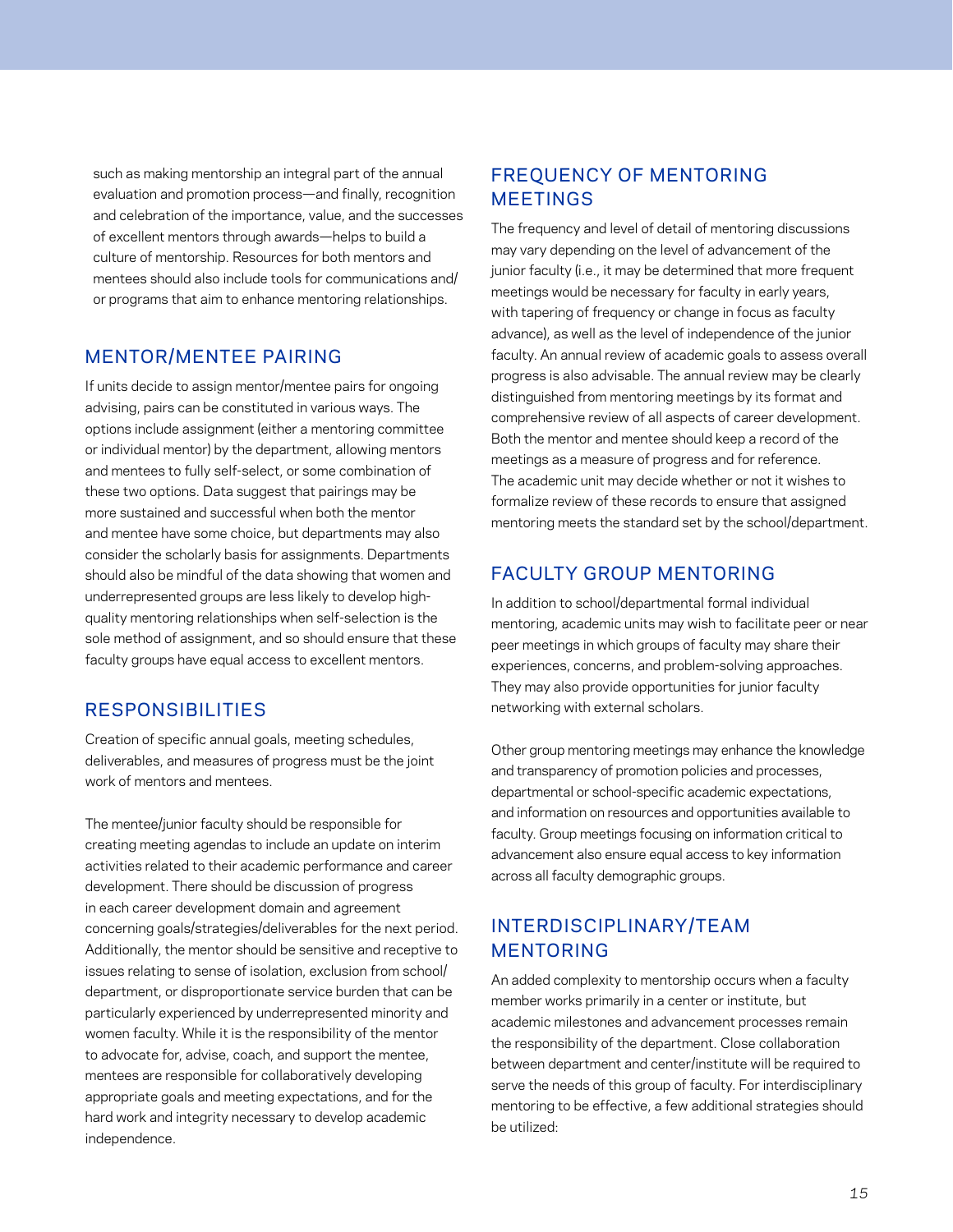#### Define Roles and Team Structure

Clarification of the roles and structure of the mentoring group is essential for an effective interdisciplinary or team mentoring relationship. All who advise in this setting should know for what particular types of guidance they will be responsible. Boundaries, as well as the specific work for which each individual is responsible, should be clarified. While scholarly advising may be best done within the center, advice regarding promotion should come from the department that is responsible for executing this process.

#### Communication

Because the structure of interdisciplinary mentoring relationships are more complex than traditional departmental or school-based mentoring, effective communication is crucial to ensure that center/institute-based faculty are well advised with respect to scholarship, academic advancement, and network development. Thus, communication pathways between school/department and centers need to be clearly established.

# ESTABLISHING OVERSIGHT, EVALUATION, AND SUSTAINABILITY

For systematic advising/mentoring efforts initiated and supported by a unit to be sustained and successful, they require both oversight and evaluation by the school/ department. Assurance that mentoring is occurring and assessment that junior faculty are satisfied with the quality and quantity of mentoring are evaluative tasks that can be done at different levels of complexity. Oversight may also be managed by a school/department designee, who can provide tools and resources, as well as consult those involved, for appraisals of needs and satisfaction with the program. Evaluation of program efficacy may be done using simple survey tools, faculty activity reports for evaluating the mentoring, teaching evaluations, and faculty advancement outcomes.

School or departmental plans that strongly rely on assigned pairing of faculty should also have a mechanism for "unpairing" should the relationship prove problematic for any reason. It is desirable for the unit to have some neutral and confidential way of evaluating and managing unsuccessful or difficult mentoring interactions.

Regardless of the model chosen, the departmental leadership should determine the priority of mentorship efforts within the departmental portfolio of work and ensure that a proper evaluation and oversight plan is included in their mentorship efforts.

As the definition of mentoring can vary greatly depending on the roles, models, and functions the individuals in the mentoring relationship perform, evaluating mentorship requires a consensus on the operational definition of mentoring and the specific outcomes most important to the academic unit from which to derive measurements and assessments of effectiveness and success (Berk, Berg, Mortimer, Walton-Moss, & Yeo, 2005). Mentoring programs and relationships grow and change over time, so it is important to use both formative and summative evaluation principles in evaluating mentorship initiatives.

Nevertheless, mentorship initiatives can be evaluated in the following areas:

- competencies and satisfaction of the mentor
- competencies and satisfaction of the mentee
- quality of the support provided by mentors
- achievement of defined goals and outcomes for mentoring
- quality of the program resources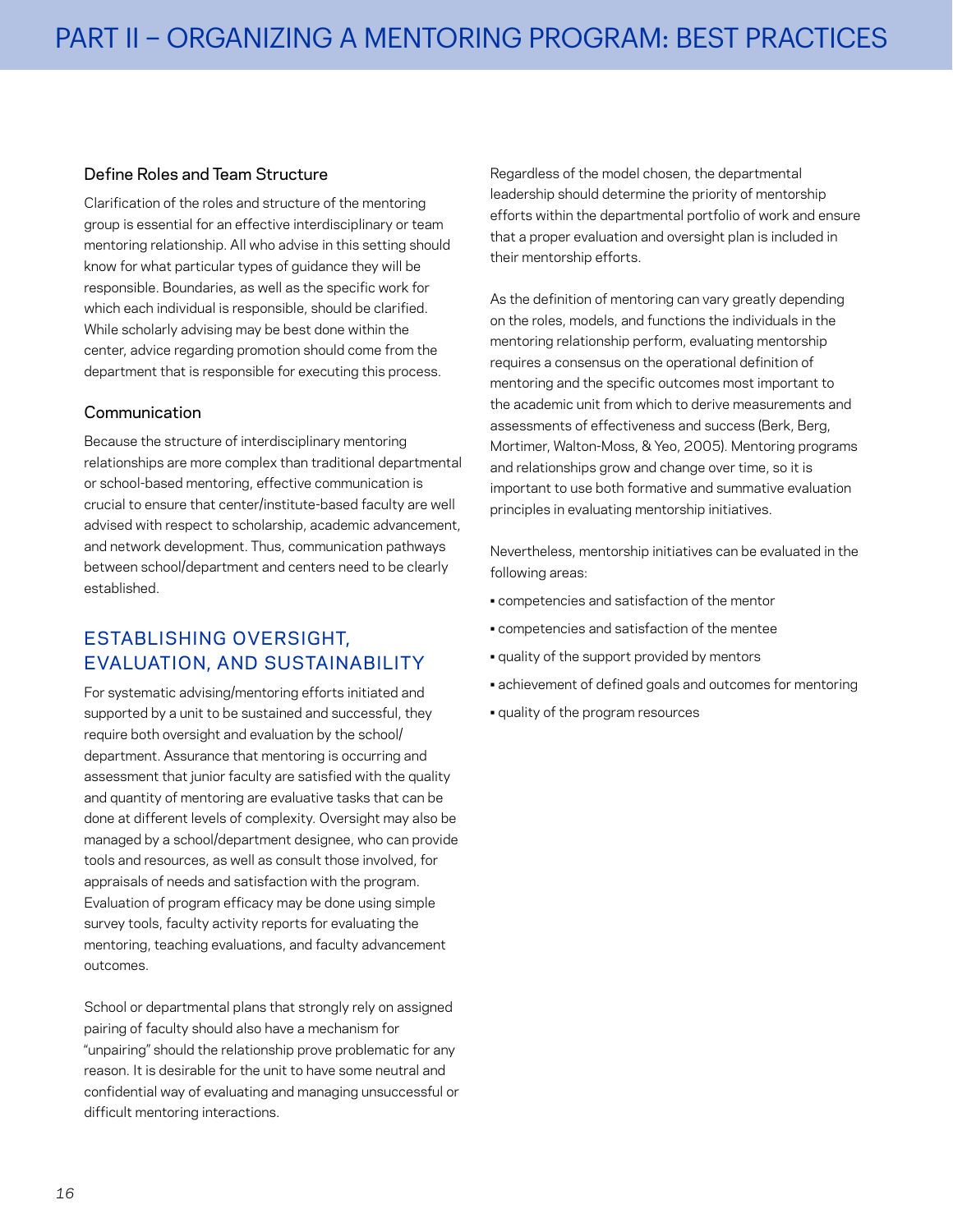In higher educational institutions, teaching and supervising students at all levels is coequal in importance to the generation of scholarship and is considered an essential measurable parameter guiding promotion decisions. By contrast, mentorship of junior colleagues by senior colleagues is often the product of an individual commitment by a senior faculty member relying on "natural skills and intuition." In addition, this type of mentoring relationship is occurring between colleagues, albeit at different career stages, but which influences the interactions. Mentoring skills, like teaching skills, can be enhanced by specific training and attentiveness to key principles and best practices (Pfund et al., 2006):

- **Time Commitment:** Because mentoring requires ongoing advising and review of a junior colleague's scholarship and teaching, senior faculty should be sure they can commit adequate time to this task.
- **Collaboration:** In contrast to teaching students, which may be supervisory in nature, mentoring junior colleagues requires a more collaborative working approach with the goal of scholarly independence and recognition as an expert in discipline.
- **Scope of Guidance:** Mentors and mentees, whether assigned by the academic unit or self-selected, should establish what the scope of mentoring will be. Will the focus be scholarship, teaching, overall career development, advancement, sponsorship, or combinations of these? It is particularly important, when there is a mentoring team or interdisciplinary mentoring is planned, that there is clarity regarding the team structure and individual responsibilities of team members.
- **Mentoring Plan:** Mentors should collaboratively work with mentees to agree upon the mentorship goals, frequency of meetings, who will create the agenda for any meetings, and the timetable for deliverables, as well as the duration of the relationship. In general, the areas of career development that should be discussed during meetings may include
	- o development of scholarship and progress toward scholarly independence;
	- o educational skills and evaluation;
	- o network development opportunities;
	- o preparation for and progress toward academic promotion; and
	- o advice on academic service (what, how much and when are key considerations).
- **Special Considerations:** Mentors should assess whether there are considerations that would be especially important for women or underrepresented minority faculty that should be discussed. If the mentor does not feel comfortable or sufficiently experienced to discuss such specific topics, facilitating meeting with other faculty members better able to address these concerns is recommended. Mentees should also feel empowered to broaden their group of advisors based on their specific concerns and their level of comfort in discussing these concerns.
- **Record Keeping:** Mentors and mentees should mutually decide what kind of record of meetings should be retained. It is advantageous to both the mentor and mentee to keep written records that allow measurement of progress and accomplishment of goals. The exact format will depend on the nature of the work and the wishes of mentors and mentees, as well as the departmental or school culture.
- **Network Development:** Mentors should encourage and facilitate, if possible, the development of professional and broadened mentoring networks. In addition to the professional growth opportunities, such networks can provide alternative or complementary career development perspectives. They may provide a comfortable environment to discuss some of the unique concerns of women and underrepresented minority faculty.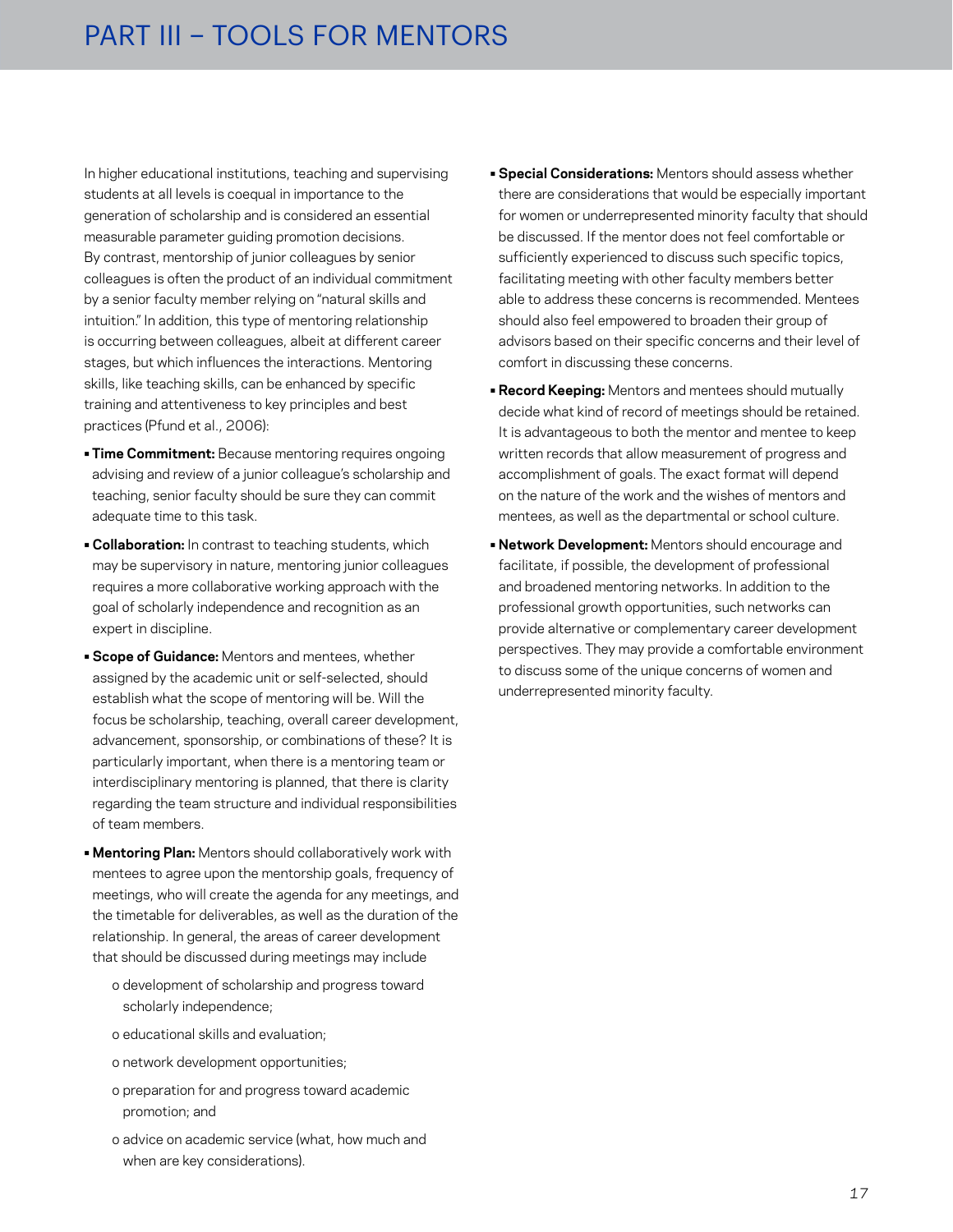# PART IV – STRATEGIES FOR MENTEES

Whether or not academic units have structured mentoring programs, or junior faculty have been fortunate enough to find more senior faculty willing to act informally as mentor, there are specific strategies and best practices that junior faculty may employ that will allow them to expand their opportunities for mentorship and maximize the benefit of such relationships. Because mentoring relationships are active collaborations, they require commitment and engagement, as well as ongoing self-reflection and evaluation on the part of junior faculty. Thus, it is essential that the faculty members seeking guidance clearly formulate career goals and define what they wish their key accomplishments to be.

A useful construct for faculty to organize a career plan is a brief written summary statement including an overarching vision of the impact on a field they wish to have, the specific areas (mission) in which they will work to realize that vision, and then the specific goals (strategic goals) with timelines for accomplishments that will mark progress within their field. Junior faculty should then consider what competencies they need and plan how and when these should be acquired. This construct provides a framework for discussion and development of specific strategic goals. Faculty should also recognize that the specifics of this construct may change over time and with mentoring advice, but that the initial framework provides a working document for reference. Once a framing construct is articulated, junior faculty should identify in what specific areas guidance is needed and who might best provide such guidance. They should be encouraged to think broadly regarding sources of career development advice and to develop a network including senior faculty, peers and near peers, as well as individuals sharing similar challenges or demographics. Networks should provide opportunities for reciprocal exchange of information relevant to career advancement but also for expressive or psychosocial support.

It is important for junior faculty to be aware of key domains of importance for their success (i.e., teaching; independent scholarship; professional networking; academic or institutional service) and to be sure that appropriate guidance is provided. They should also measure progress in each of these domains within the context of timelines for academic advancement:

- Expectations for achieving academic goals and timelines
- Setting appropriate academic goals and timelines for individual development of these goals
- Direction of scholarly work
- Development of the timelines and measurement of progress, i.e., the type of grants or other support for which to apply and expected scholarly output
- Perspectives and guidance for teaching; student supervisory efficacy
- Advising and preparation for promotion processes and timelines
- Advising on academic service/citizenship—what, how much, and when
- School or department-specific policies surrounding advancement
- Facilitating connection between potential collaborators
- Guidance for institutional navigation (school/department history, priorities, formal and informal rules, structures, practices, and resources)
- Annual discussion of scholarly work and goals as part of long-term goals
- Sponsorship opportunities (nomination for key organizational memberships, lectureships, honors, and awards when appropriate)
- Assistance with opportunities to build networks within the institution and externally within the scholarly field
- Identification of barriers or impediments to progress
- Development of solutions to overcome impediments
- Provision of constructive feedback and encouragement
- Identification of other individuals who may provide guidance on academic or nonacademic matters on which the mentor is less able to advise
- Identification of opportunities for collaboration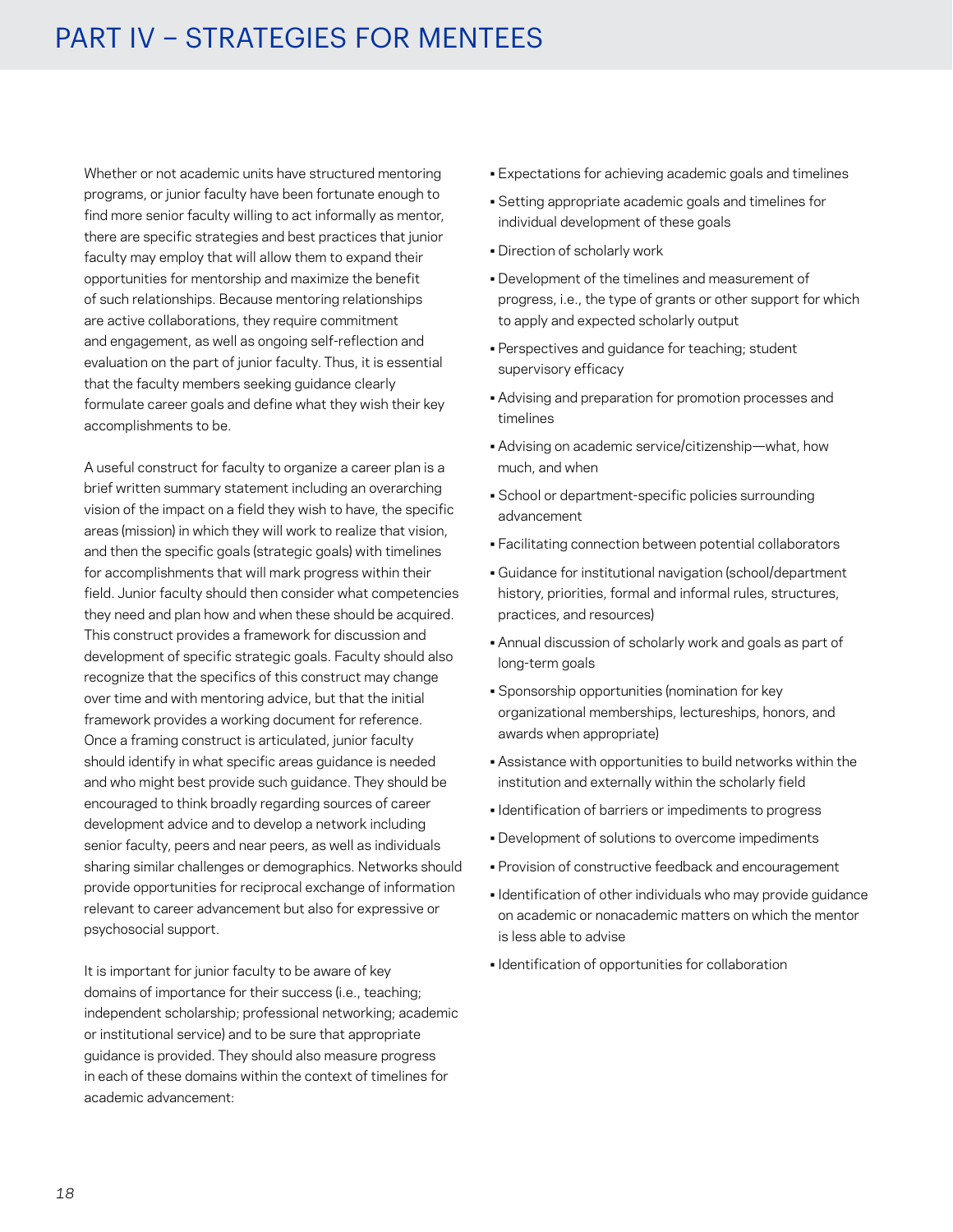## MENTORING (DEVELOPMENTAL) **NETWORKS**

Perhaps one of the most important conceptual changes regarding mentorship in both business and academia is the emphasis on the need for more than a single mentor (DeCastro et al., 2013a; Pololi & Knight, 2005; De Janasz & Sullivan, 2004; Van Emmerik, 2004; Ibarra, 1993). Multiple mentors who may provide both technical career advancing advice and support for psychosocial needs are important components of a mentoring network.

DeCastro et al. (2013a) surveyed 100 NIH research grant recipients and 28 research mentors regarding their mentorship experiences and found that the need for more than a single mentor emerged as a recurrent theme in interviews with both mentors and mentees. The reasons given by both types of participants included:

- 1. Identification by mentees of unique guidance needs
- 2. Additional sources of information from other perspectives
- 3. Significant technical, informational, and psychosocial support from peer groups
- 4. The importance of having some mentors based on demographic factors, i.e., gender congruence
- 5. Recognition that guidance needs might evolve over time and thus the network might evolve with time

A larger European study (Van Emmerik, 2004) focused on the specific characteristics that developmental networks associated with positive career success. The author found that the size of network, the range (the diversity of positions or roles of members within the network), the strength of the ties and longer duration of network relationships were network characteristics positively correlated with greater career success and satisfaction.

Ibarra (1993) specifically examined the characteristics of effective mentoring networks, directly comparing the networks of women and minorities to those of majority men. Of importance, she found that the networks of women and underrepresented minorities significantly differed qualitatively from those of majority men. Networks of women and minorities often provided more psychosocial support from similar individuals of similar rank, and thus less technical career advancing support, which comes more easily from individuals of higher organizational rank and status. Further, she makes the very clear point that "the

opportunity context" for network development may be a more important driver of limited network composition than the preferences of women and underrepresented minorities. Stated somewhat differently, it may not be the case that women and minorities prefer more psychosocial support, but rather that they lack the opportunities to develop networks that include individuals capable of providing technical support and sponsorship.

In considering developmental network formation, faculty should include individuals who are knowledgeable and supportive of technical career advancement, who may be peers or superiors. Other network members may be more supportive of psychosocial needs, and relationships may be based on similarity in goals or challenges. Women and underrepresented minorities should be mindful to be certain that the range and diversity of their networks support both technical and psychosocial aspects of career advancement.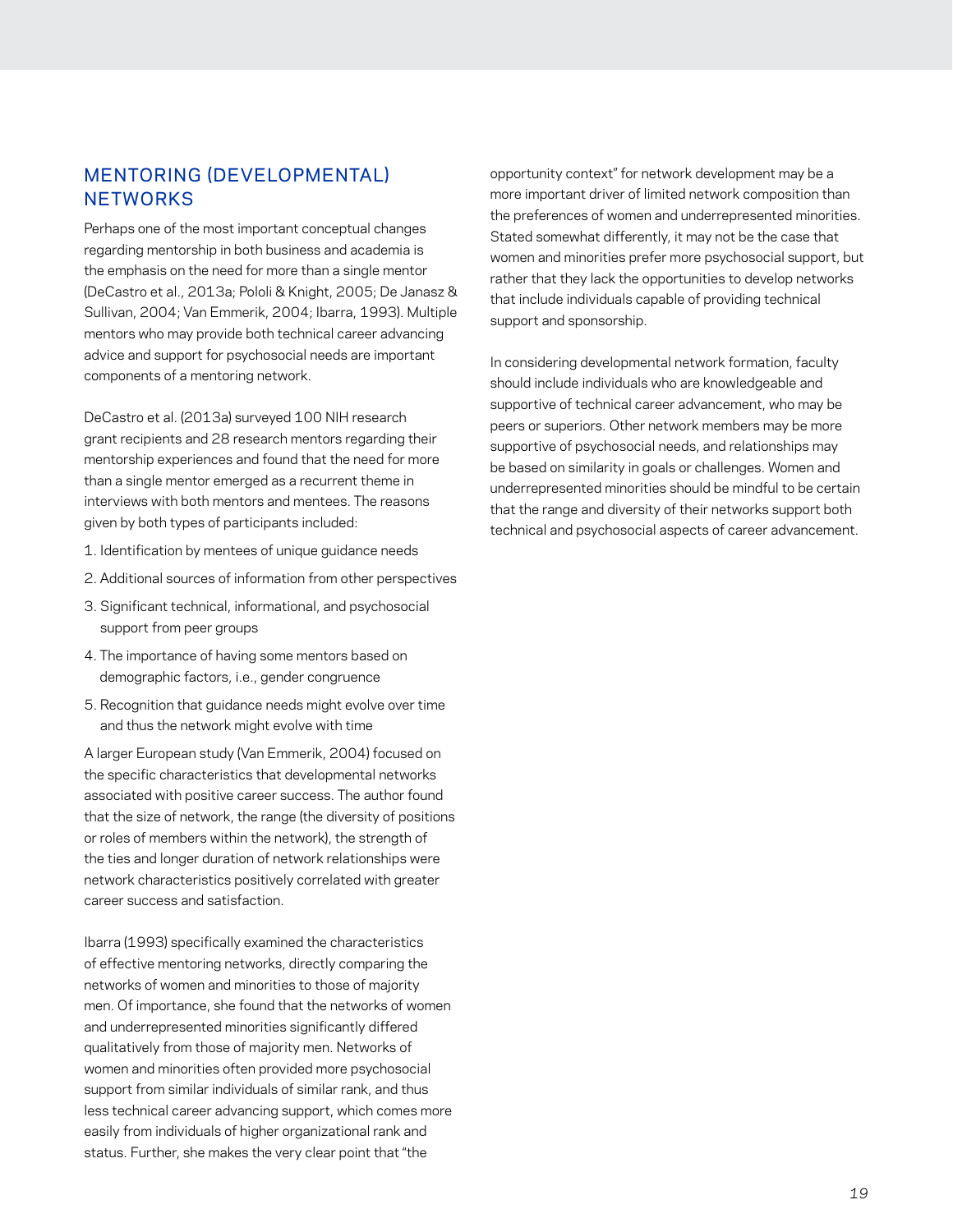# APPENDICES

# APPENDIX A

# CHECKLIST: BEST PRACTICES FOR SCHOOLS/ DEPARTMENTS, MENTORS, AND MENTEES

# FOR SCHOOLS/DEPARTMENTS

#### **□ Clearly articulate career priorities and expectations for faculty that mentorship programs will address\***

- □ Develop independent scholarship/research productivity
- □ Develop important professional networks
- $\square$  Provide guidance regarding the determinants (both formal and informal) essential for academic advancement in that unit
- □ Support teaching performance
- $\square$  Proactively recognize and mitigate factors that disproportionately deter the advancement of women and underrepresented minority faculty
- $\Box$  Identify whether additional psychosocial aspects of mentoring will be addressed by departmentally facilitated programs

\*School/departmental programs should aim, at minimum, to provide technical career support but may also facilitate psychosocial support

#### **□ Identify mentoring models most feasible for the unit**

- □ Senior–junior dyads
- □ Group seminars
- □ Peer or near peer mentoring
- □ Demographically based peer groups
- □ Sponsorship
- □ Coaching

#### **□ Identify the structure and resources needed**

- □ Mentorship training for senior faculty
- $\square$  Departmental reward for mentoring work
- □ Curriculum and facilitators for group programs
- □ Facilitation of peer, near peer, or group meetings and

demographically focused groups (i.e., women, midlevel faculty, underrepresented minority, etc.)

- □ Establish meeting parameters (i.e., frequency of meetings; content; record keeping)
- $\square$  Determine tools and skills needed by mentors
- □ Determine tools and skills needed by mentees

#### **□ Identify and articulate roles and responsibilities**

- □ Define specific expectations for each kind of mentoring relationship
- □ Define and communicate individual and shared responsibilities of mentors and mentees
- $\square$  Communicate expectations surrounding deliverables and measures of progress for department, mentor, and mentee

#### **□ Establishing Oversight, Evaluation, and Sustainability**

- $\square$  Identify metrics that the unit will use for evaluating the effectiveness and impact of mentoring programs and relationships (i.e., mentee/mentor satisfaction, specific scholarly product delivery, promotion)
- $\square$  Establish methodology to assure that needs of mentors and mentees are met
- $\square$  Assess junior faculty satisfaction with the quality and quantity of mentoring
- $\square$  Assess mentor satisfaction with preparation for and support of his or her role
- □ Identify and provide tools and resources to ensure ongoing support
- □ Determine tools and skills needed and responsibilities needed by mentees
- □ Decide on a confidential process for mentors and mentees to voice concerns
- □ Decide on a confidential mechanism to resolve serious differences between mentor and mentees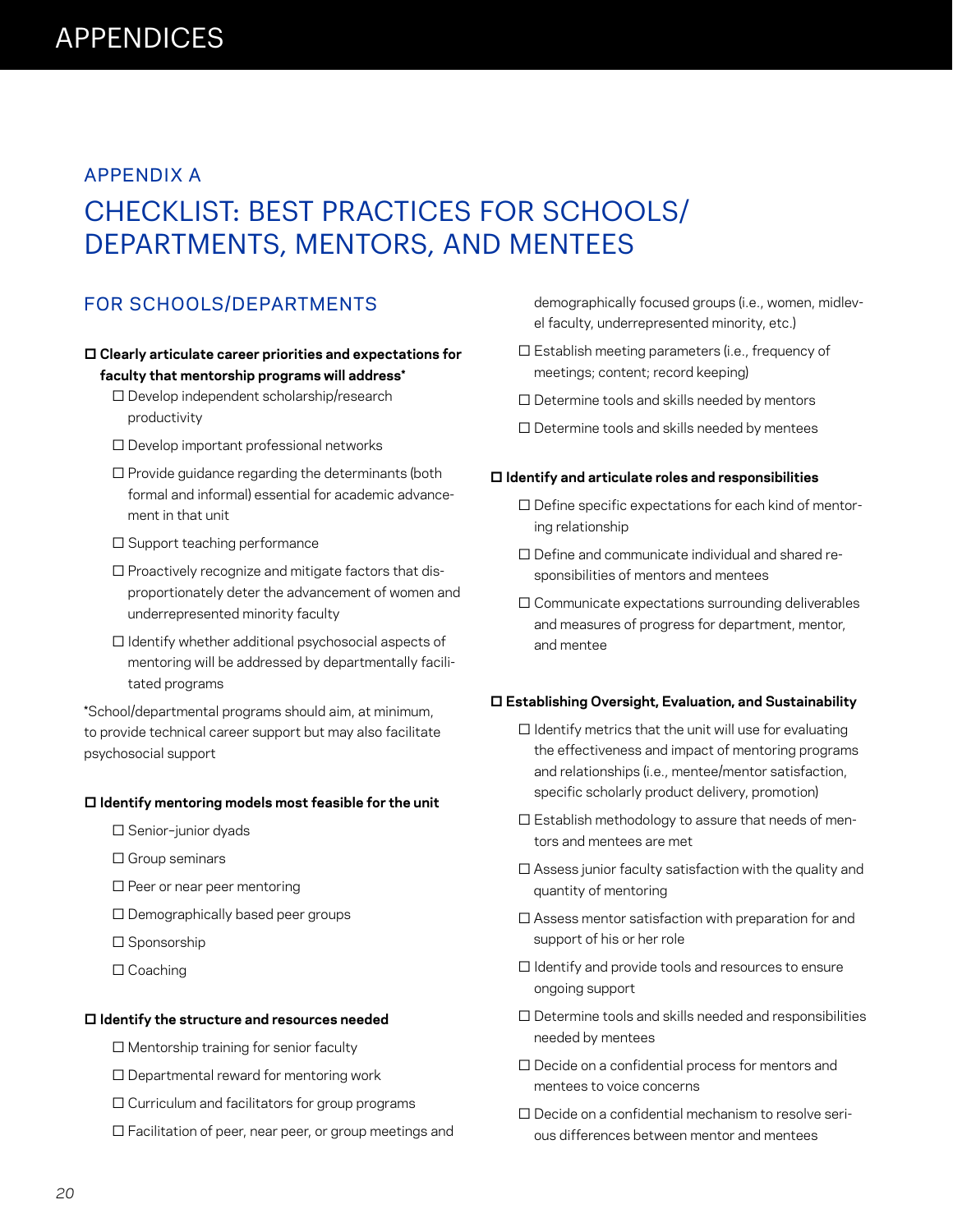# FOR MENTORS

- **□ Time Commitment:** Mentors should be able to commit to and honor the time required for meeting and advising their mentee(s).
- **□ Skills and Needs:** Mentors should assess their skills for mentorship and determine their developmental needs.
- **□ Collaboration:** Mentors should work with the mentee(s) on the development of realistic career goals and timelines for achieving those goals.
- **□ Scope of Guidance:** Mentors should be able to provide guidance on setting objectives, vision, and strategies for the specific scope of advising.
- **□ Mentoring Plan:** It is the responsibility of the mentee to provide the mentor with his or her goals, a CV, teaching portfolio, research statement, and whatever other materials will be useful in forming a mentorship plan; it is the responsibility of the mentor to collaborate with the mentee to develop attainable goals, types of guidance, and resources for developing necessary academic competencies, relationships, and measurement of progress.
- **□ Communication:** In order for mentorship to be most effective, both the mentee and the mentor must establish a level of trust with each other. Both should practice careful and active listening and be able to communicate respectfully and confidentially. Potential communication barriers based on race, ethnicity, culture, or background are important to consider. Mechanisms to provide constructive feedback should be thoughtfully considered.
- **□ Network Development:** A key role of a mentor is to help facilitate the development of academic networks.
- **□ Sponsorship:** Some faculty may benefit from sponsorship in addition to technical mentorship. Sponsors advocate for their mentees and use their influence to help a mentee's career advance.
- **□ Diversity in Mentorship:** Careful consideration of issues that may arise with mentorship across boundaries of gender/race/ethnicity/sexual orientation/culture/religion.

# FOR MENTEES

- **□ Identify Needs and Interests:** Mentees should start by identifying their own needs and interests in order to create a draft of career goals and objectives. These needs and interests should be provided to the mentor, along with a draft of goals and any supporting materials (i.e., CV, research statement, teaching portfolio, individual development plan, etc.), prior to an initial meeting.
- **□ Active Engagement:** To ensure effective mentorship, it is essential for the mentee to be actively engaged in the mentoring relationship. This includes listening attentively, a willingness to work outside of one's "comfort zone," identifying specific developmental goals for which guidance is sought, initiation of meetings, adequate preparation for meetings, soliciting feedback and willingness to listen to feedback both positive and negative, and taking responsibility for developing scholarly independence.
- **□ Identify Any Gaps in Competencies/Skill Sets:** A responsible mentee will also reflect on their own activities and goals and identify gaps in competencies and/or skill sets that may be essential to the mentee's ability to successfully attain his or her goals.
- **□ Setting Meeting Times and Agendas:** It is the responsibility of the mentee to set meeting times and agendas with a mentor. Though the agendas may be set collaboratively, a successful mentoring relationship requires the mentees to be respectful of the time of his or her mentor(s) and to be prepared for meetings with questions, materials, and a commitment to work hard.
- **□ Developing Networks:** The mentee should be actively engaged in developing a broad network of developmental relationships.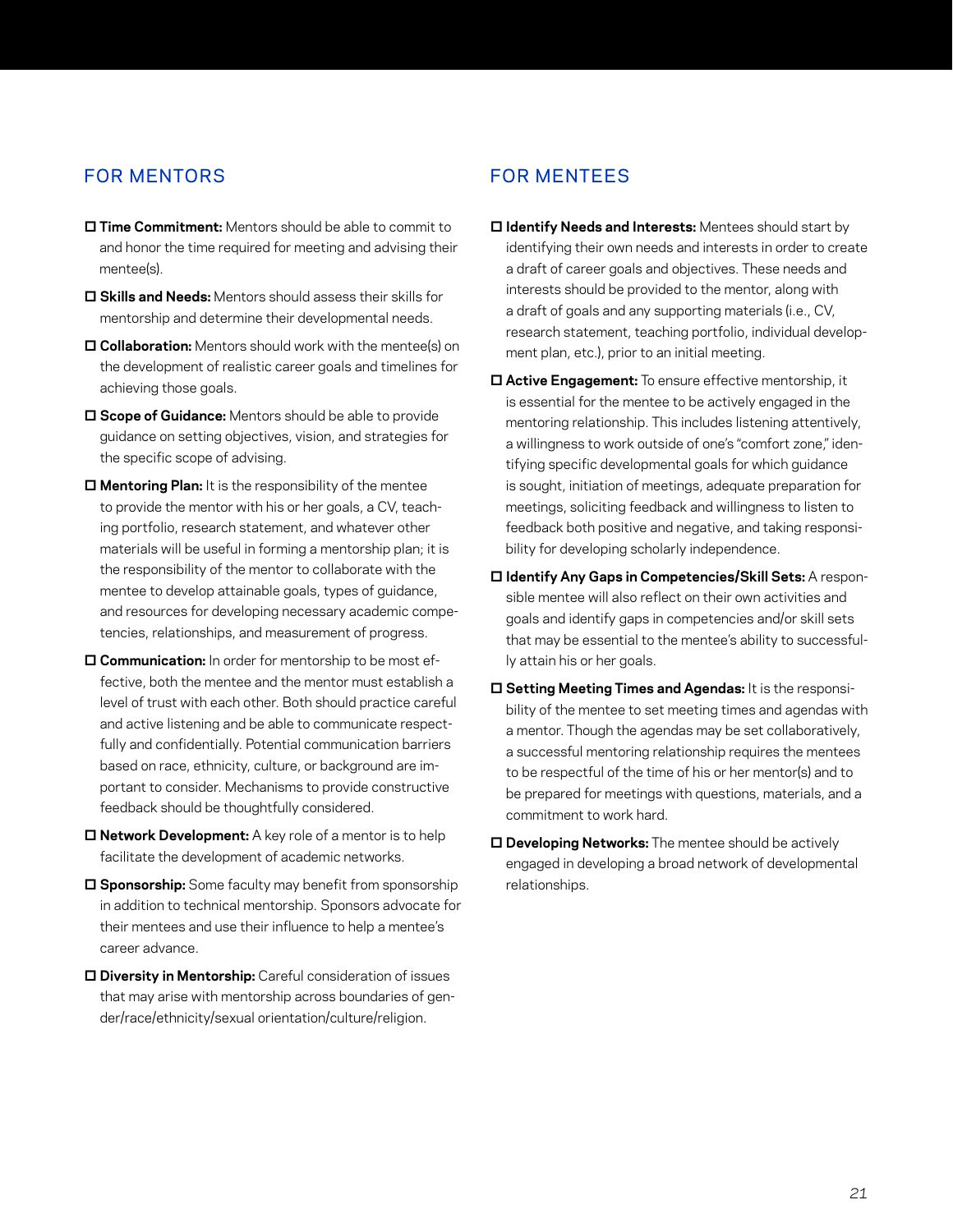## APPENDIX B

# LOGIC MODEL FOR SCHOOLS/ACADEMIC UNITS IMPLEMENTING MENTORING PROGRAMS

**Long Term Mentees:**

scholarship

**Mentors:** 

career

• Increased satisfaction • Satisfactory productivity

• External recognition

• Satisfaction with mentor's

• Organizational recognition

• Increased faculty promotions • Increased faculty retention

• Decreased faculty attrition

• Increased retention

**School/Department:** • Faculty success with

scholarship

• Increased hires

• Establishing independence of

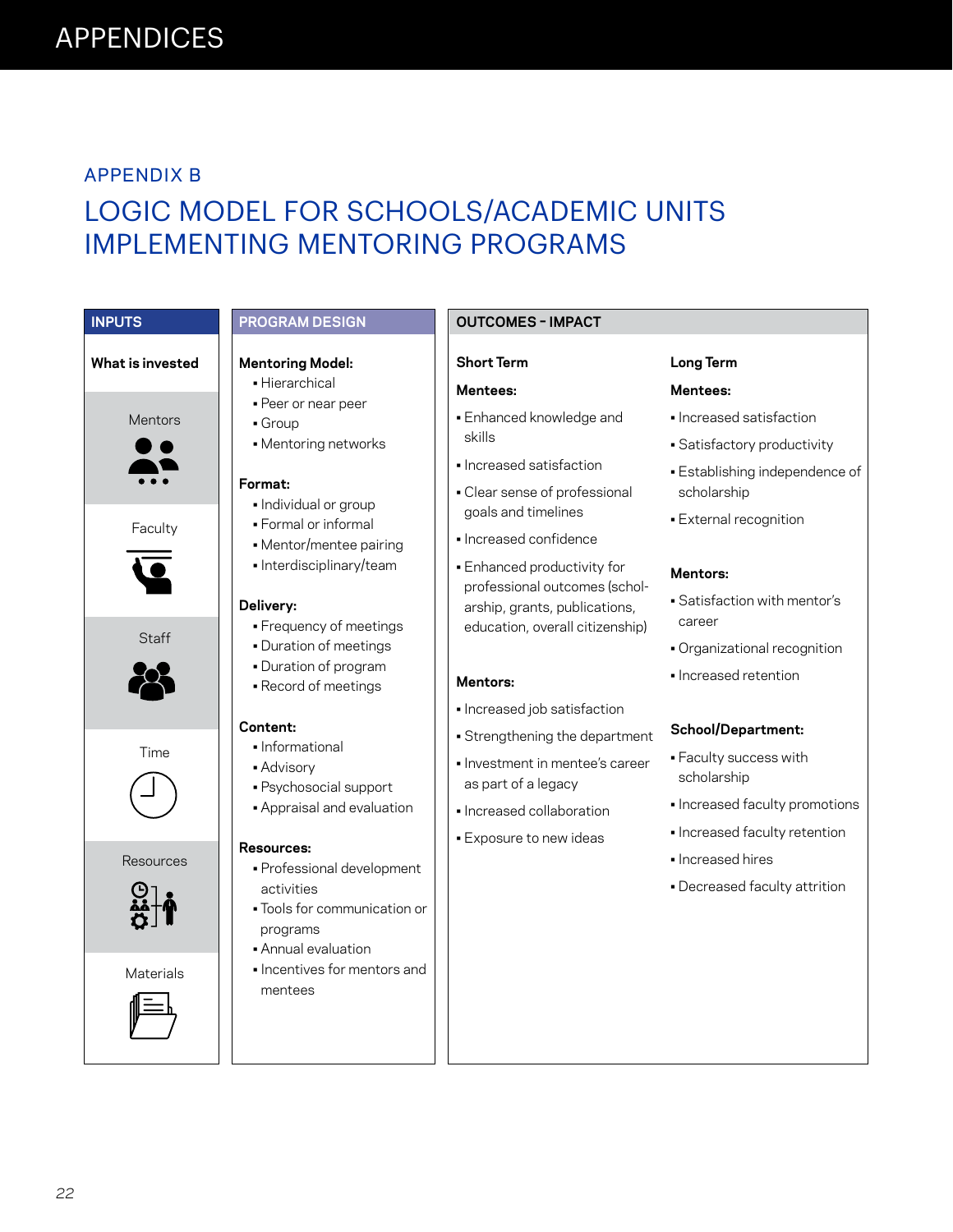# REFERENCES

Alexander, H., & Lang, J. (2008). The long-term retention and attrition of US medical school faculty. *Analysis in Brief,* 8(4). Washington, DC: Association of American Medical Colleges.

Allen, T. D., Eby, L. T., Poteet, M. L., Lentz, E., & Lima, L. (2004). Career benefits associated with mentoring for protégés: A meta-analysis. *Journal of Applied Psychology,*  89(1), 127–136.

Berk, R. A., Berg, J., Mortimer, R., Walton-Moss, B., & Yeo, T. P. (2005). Measuring the effectiveness of faculty mentoring relationships. *Academic Medicine: Journal of the Association of American Medical Colleges,* 80(1), 66–71.

Bhagia, J., & Joyce A. (2000). The mentoring partnership. *Mayo Clinic Proceedings,* 75(5), 535–537.

Bickel, J. (2014). How men can excel as mentors of women. Academic Medicine: *Journal of the Association of American Medical Colleges,* 89(8), 1–3.

Bland, C. J., Center, B. A., Finstad, D. A., Risbey, K. R., & Staples, J. G. (2005). A theoretical, practical, predictive model of faculty and department research productivity. *Academic Medicine: Journal of the Association of American Medical Colleges,* 80(3), 225–237.

Bland, C. J., & Ruffin, M. T. (1992). Characteristics of a productive research environment: Literature review. *Academic Medicine,* 67, 385–397.

Bland, C. J., & Schmitz, C. C. (1986). Characteristics of the successful researcher and implications for faculty development. *Journal of Medical Education,* 61(1), 22–31.

Bland, C. J., Seaquist, E., Pacala, J. T., Center, B., & Finstad, D. (2002). One school's strategy to assess and improve the vitality of its faculty. *Academic Medicine,* 77, 368–76.

Bland, C. J., Taylor, A. L., Shollen, L. S., Weber-Main, A. M., & Mulcahy, P. A. (2009). *Faculty success through mentoring.*  Lanham, MD: Rowman & Littlefield Education.

Bland, C. J., Taylor, A., & Shollenberger, S. (Summer, 2006). Mentoring systems: Benefits and challenges of diverse mentoring partnerships. *Faculty Vitae.* Washington, DC: AAMC.

Bland, C., Weber-Main, A., Lund, S., & Finstad, D. (2005). *The research productive department: Strategies from departments that excel.* Bolton, MA: Anker Publishing Co., Inc.

Boice, R. (1992). *The new faculty member.* San Francisco: Jossey-Bass.

Bower, D. J., Diehr, S., Morzinski, J., & Simpson, D. (1999). Mentoring guidebook for academic physicians. 2nd ed. Milwaukee: Center for Ambulatory Teaching Excellence, Medical College of Wisconsin.

Boyle, P., & Boice, B. (Spring, 1998) Systematic mentoring for new faculty teachers and graduate teaching assistants. *Innovative Higher Education,* 22(3), 157–179.

Bryant, A. L., Brody, A., Perez, A., Shillam, C., Edelman, L. S., Bond, S. M., Foster, V., & Siegel, E. O. (2015). Development and implementation of a peer mentoring program for early career gerontological faculty. *Journal of Nursing Scholarship,*  47(3), 258–266.

Byrne, M. W., & Keefe, M. R. (2002). Building research competence in nursing through mentoring. *Journal of Nursing Scholarship,* 34(4), 391–396.

Chao, G. T., Walz, P. M., & Gardner, P. D. (1992). Formal and informal mentorships: A comparison on mentoring functions and contrast with nonmentored counterparts*. Personnel Psychology,* 45(3), 619.

Chesler, N. C., & Chesler, M. A. (2002). Gender-informed mentoring strategies for women engineering scholars: On establishing a caring community. *Journal of Engineering Education,* 91(1), 49–55.

Chesler, N. C., Single, P. B., & Mikic, B. (2003). On Belay: Peer-mentoring and adventure education for women faculty in engineering. *Journal of Engineering Education,* 92(3), 257–262.

Corcoran, M., & Clark, S. M. (1984). Professional socialization and contemporary career attitudes of three faculty generations. *Research in Higher Education,* 20(2), 131–153.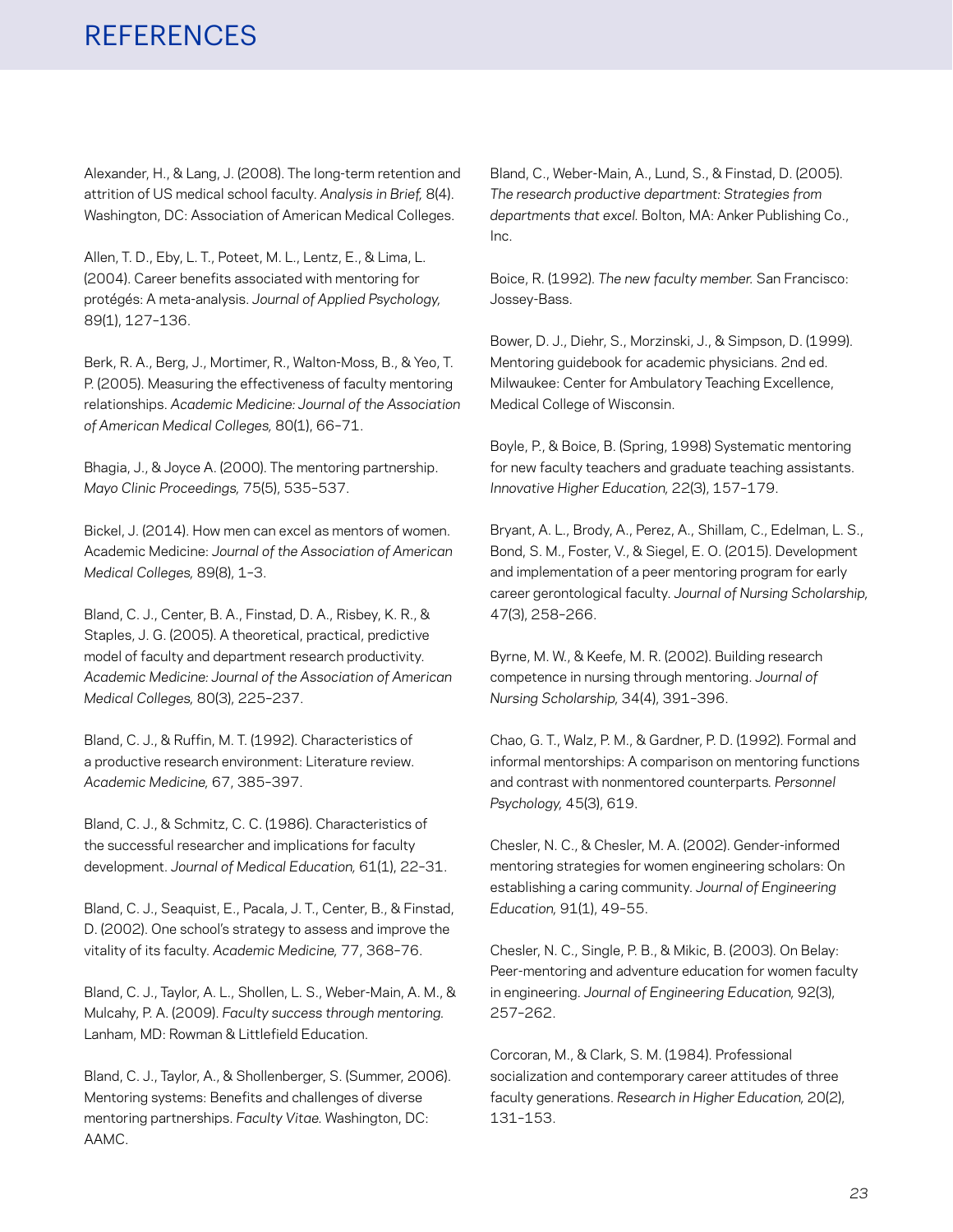# **REFERENCES**

Cropsey, K. L., Masho, S. W., Shiang, R., Sikka, V., Kornstein, S. G., & Hampton, C. L. (2008). Why do faculty leave? Reasons for attrition of women and minority faculty from a medical school: Four-year results. *Journal of Women's Health* (2002), 17(7), 1111–1118.

Daley, S., Wingard, D. L., & Reznik, V. (2006). Improving the retention of underrepresented minority faculty in academic medicine. *Journal of the National Medical Association,* 98(9), 1435–1440.

DeCastro, R., Sambuco, D., Ubel, P. A., Stewart, A., & Jagsi, R. (2013a). Mentor networks in academic medicine: Moving beyond dyadic conception of mentoring for junior faculty researchers. *Academic Medicine,* 88(4), 488–496.

DeCastro, R., Sambuco, D., Ubel, P. A., Stewart, A., & Jagsi, R. (2013b). Batting 300 is good: Perspectives of faculty researchers and their mentors on rejection, resilience, and persistence in academic medical careers. *Academic Medicine,*  88(4): 497–504.

De Janasz, S. C., & Sullivan, S. E. (2004). Multiple mentoring in academe: Developing the professorial network. *Journal of Vocational Behavior,* 64(2), 263–283.

De Janasz, S. C., Sullivan, S. E., Whiting, V., & Biech, E. (2003). Mentor networks and career success: Lessons for turbulent times. *Academy of Management* 17(4), 78–93.

Doran, G. T. (1981). There's a SMART way to write management's goals and objectives. *Management Review,*  70(11), 35–36.

Fang, D., Moy, E., Colburn, L., & Hurley, J. (2000). Racial and ethnic disparities in faculty promotion in academic medicine. *Journal of the American Medical Association,* 284(9), 1085–1092.

Fleming, G. M., Simmons, J. H., Xu, M., Gesell, S. B., Brown, R. F., Cutrer, W. B., Gigante, J., & Cooper, W. O. (2015). A facilitated peer mentoring program for junior faculty to promote professional development and peer networking. *Academic Medicine* 90(6), 819–826.

Fogg, P. (2005, May 27). Harvard committees suggest steps to help women. *The Chronicle of Higher Education, The Faculty,* (38), A8.

Fried, L. P., Francomano, C. A., MacDonald, S. M., Wagner, E. M., Stoke, E. J., Carbone, K. M., Bias, W. B., Newman, M. M., & Stobo, J. D. (1996) Career development for women in academic medicine: Multiple interventions in a department of medicine. *Journal of the American Medical Association,*  276(11), 898–905.

Gagliardi, A. R., Webster, F., Perrier, L., Bell, M., & Straus, S. (2014). Exploring mentorship as a strategy to build capacity for knowledge translation research and practice: A scoping systematic review. *Implementation Science* 9(122), doi:10.1186/s13012-014-0122-z.

Girves, J. E., Zepeda, Y., & Gwathmey, J. K. (2005). Mentoring in a post-affirmative action world. *Journal of Social Issues,*  61(3), 449–479.

Guevara, J. P., Adanga, E., Avakame, E., & Carthon, M. B. (2013). Minority faculty development programs and underrepresented minority faculty representation at US medical schools. *Journal of the American Medical Association,* 310(21), 2297–2304.

Hitchcock, M. A., Bland, C. J., Hekelman, F. P., & Blumenthal, M. G. (1995). Professional networks: The influence of colleagues on the academic success of faculty. *Academic Medicine,* 70(12), 1108–1116.

Hsieh, E., Nunez-Smith, M., & Henrich, J. B. (2013). Needs and priorities in women's health training: Perspectives from an internal medicine residency program. *Journal of Women's Health* (Larchmt), 22(8), 667–672.

Ibarra, H. (1993). Personal networks of women and minorities in management: A conceptual framework. *Academy of Management Review,* 18(1), 56–87.

Ibarra, H., Carter, N. M., & Silva, C. (September, 2010). Why men still get more promotions than women. *Harvard Business Review,* 88(9), 80–126.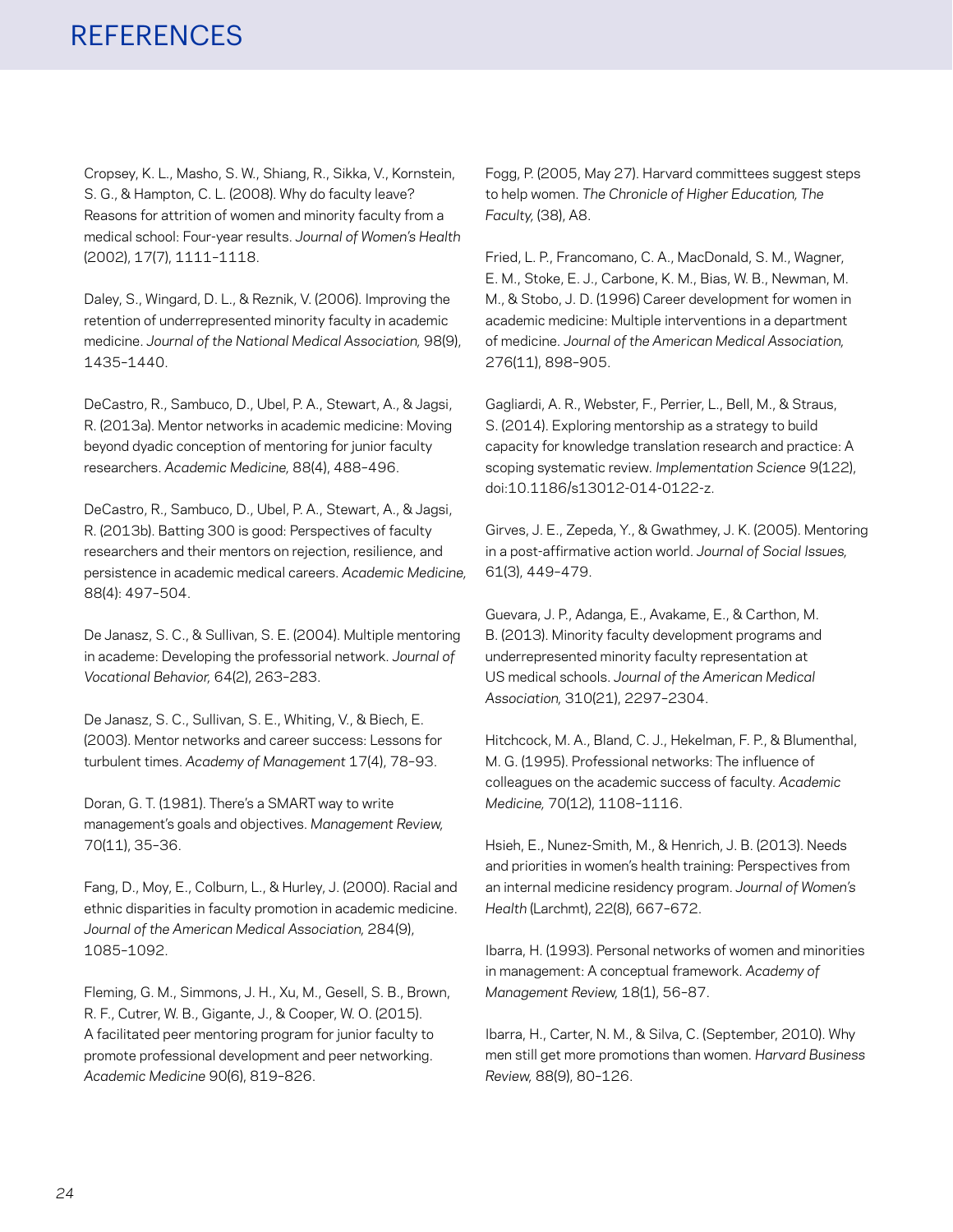Ibarra, H., Ely, R., & Kolb, D. (September, 2013). Women rising: The unseen barriers. *Harvard Business Review,*  91(9), 81–95.

Ibarra, H., & Hunter, M. (2007). How leaders create and use networks. *Harvard Business Review,* 85(1), 62–70.

Jackson, V. A., Palepu, A., Szalacha, L., Caswell, C., Carr, P. L., & Inui, T. (2003). "Having the right chemistry": A qualitative study of mentoring in academic medicine. *Academic Medicine: Journal of the Association of American Medical Colleges,* 78(3), 328–334.

Johnsrud, L. K., & Sadao, K. C. (1998). The common experience of "otherness": Ethnic and racial minority faculty. *The Review of Higher Education,* 21(4), 315– 342.

Kram, K. E. (1988). *Mentoring at work: Developmental relationships in organizational life.* University Press of America.

Kram, K. E., & Isabella, L. A. (1985). Mentoring alternatives: The role of peer relationships in career development. *Academy of Management Journal,* 28(1), 110–132.

Law, A. V., Bottenberg, M. M., Brozick, A. H., Currie, J. D., DiVall, M. V., Haines, S. T., … Yablonski, E. (2014). A checklist for the development of faculty mentorship programs. *American Journal of Pharmaceutical Education,* 78(5), 98.

Liu, C. Q., & Alexander, H. (2010). Promotion rates for first-time assistant and associate professors appointed from 1967 to 1997. *Analysis in Brief,* 9(7). Washington, DC: Association of American Medical Colleges.

Mahoney, M. R., Wilson, E., Odom, K. L., Flowers, L., & Adler, S. R. (2008). Minority faculty voices on diversity in academic medicine: Perspectives from one school. *Academic Medicine: Journal of the Association of American Medical Colleges,* 83(8), 781–786.

Mark, S., Link, H., Morahan, P. S., Pololi, L., Reznik, V., & Tropez-Sims, S. (2001). Innovative mentoring programs to promote gender equity in academic medicine. *Academic Medicine: Journal of the Association of American Medical Colleges,* 76(1), 39–42.

McClurken, J. (October 14, 2009). Why not to set up a formal new faculty mentoring program. *The Chronicle of Higher Education,* 1–3.

McMurtie, B. (July 21, 2014). The difference mentoring makes. *The Chronicle of Higher Education,* 1–7.

Melicher, R. (2000). The perceived value of research and teaching mentoring by finance academicians. *Financial Practice and Education,* 10, 166–174.

Mott, V. (2002). Emerging perspectives on mentoring: Fostering adult learning and development. In C. A. Hansman (ed)., *Critical Perspectives on Mentoring: Trends and Issues.* ERIC. ED-465-045.

Nunez-Smith, M. (2007). Impact of race on the professional lives of physicians of African descent. *Annals of Internal Medicine,* 146(1), 45.

Nunez-Smith, M., Pilgrim, N., Wynia, M., Desai, M. M., Bright, C., Krumholz, H. M., & Bradley, E. H. (2009). Health care workplace discrimination and physician turnover. *Journal of the American Medical Association,*  101(12), 1274–1282.

Nunez-Smith, M., Pilgrim, N., Wynia, M., Desai, M. M., Jones, B. A., Bright, C., … Bradley, E. H. (2009). Race/ ethnicity and workplace discrimination: Results of a national survey of physicians. *Journal of General Internal Medicine,* 24(11), 1198–1204.

Palepu, A., Carr, P. L., Friedman, R. H., Amos, H., Ash, A. S., & Moskowitz, M. A. (1998). Minority faculty and academic rank in medicine. *Journal of the American Medical Association,* 280(9), 767–771.

Patton, L. D. (2009). My sister's keeper: A qualitative examination of mentoring experiences among African American women in graduate and professional schools. *The Journal of Higher Education,* 80(5), 510–537.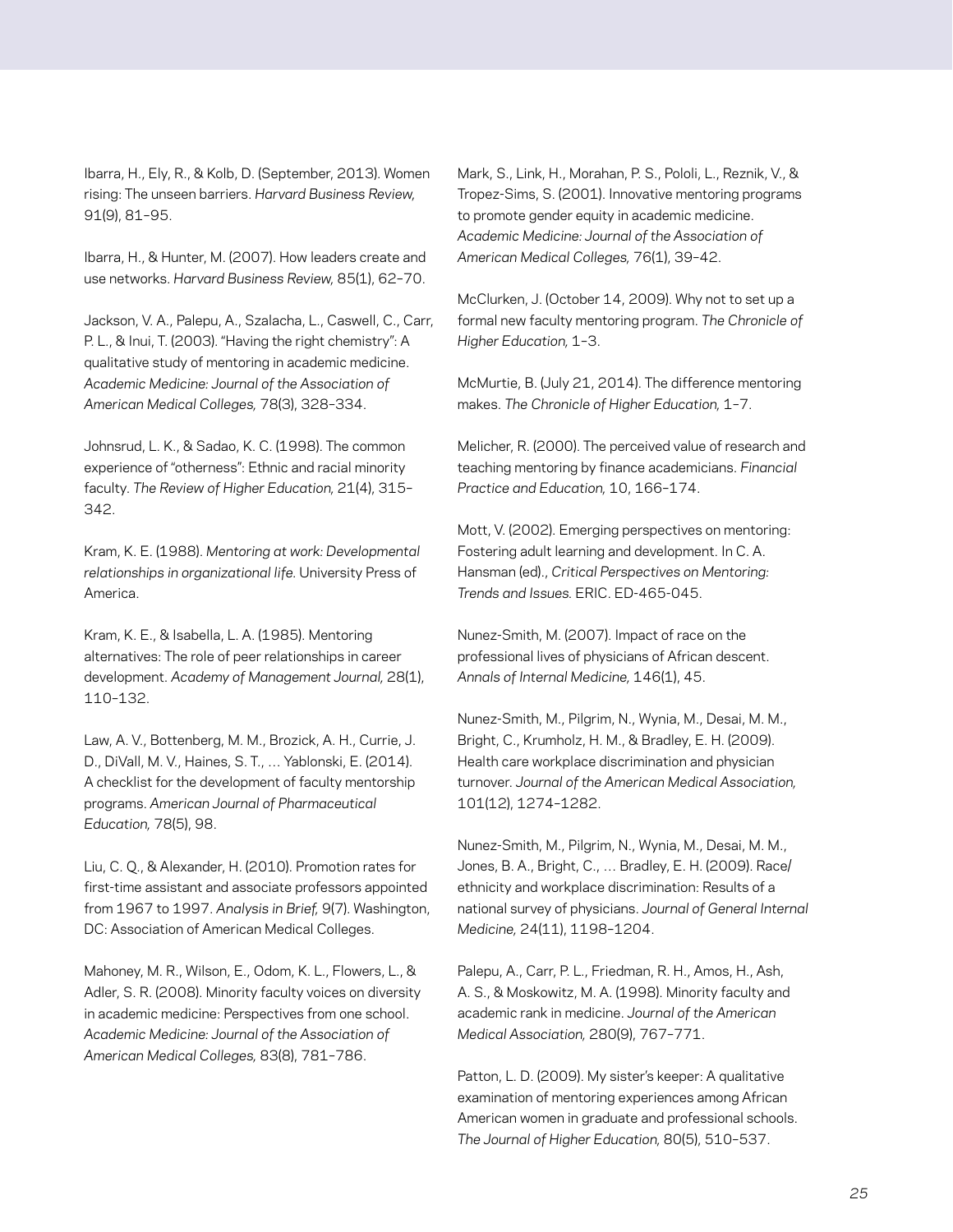# **REFERENCES**

Pfund, C., Maidl Pribbenow, C., Branchaw, J., Miller Lauffer, S., & Handelsman, J. (2006) Professional skills: The merits of training mentors. *Science.* 311(5760), 473–474.

Pololi, L. H., Civian, J. T., Brennan, R. T., Dottolo, A. L., & Krupat, E. (2013). Experiencing the culture of academic medicine: Gender matters, a national study. *Journal of General Internal Medicine,* 28(2), 201–207.

Pololi, L., Clay, M. C., Lipkin Jr., M., Hewson, M., Kaplan, C., & Frankel, R. M. (2001). Reflections on integrating theories of adult education into a medical school faculty development course. *Medical Teacher,* 23(3), 276–283.

Pololi, L., & Knight, S. (2005). Mentoring faculty in academic medicine. A new paradigm? *Journal of General Internal Medicine,* 20(9), 866–870.

Pololi, L. H., Knight, S. M., Dennis, K., & Frankel, R. M. (2002). Helping medical school faculty realize their dreams: An innovative, collaborative mentoring program. *Academic Medicine: Journal of the Association of American Medical Colleges,* 77(5), 377–384.

Reede, J. Y. (2014). Minority faculty development programs at US medical schools. *The Journal of the American Medical Association,* 311(11), 1157–1158.

Ross, J. S., Nunez-Smith, M., Forsyth, B. A., & Rosenbaum, J. R. (2008). Racial and ethnic differences in personal cervical cancer screening amongst post-graduate physicians: Results from a cross-sectional survey. *BMC Public Health,* 8(1), 378.

Sambuco, D., Dabrowsky, A., DeCastro, R., Stewart, A., Ubel, P. A., & Jagsi, R. (2013). Negotiation in academic medicine: narratives of faculty researchers and their mentors. *Academic Medicine* 88(4), 505–511.

Sandberg, S. (2013). *Lean in: Women, work, and the will to lead*. New York, NY: Alfred A. Knopf.

Sands, R., Parson, L., & Duane, J. (1991). Faculty mentoring faculty in a public university. *The Journal of Higher Education,*  62(2), 174–193.

Smith, K. A., Arlotta, P., Watt, F. M., & Solomon, S. L. (2015). Seven actionable strategies for advancing women in science, engineering, and medicine. *Cell Stem Cell,* 16(3), 221–224.

Snyder, T. D., & Dillow, S. A. (2015). *Digest of education statistics 2013.* National Center for Education, Institute of Education Sciences. United States Department of Education Statistics, (NCES 2012-001), Chapter 3.

Sorcinelli, M. D., & Yun, J. (2007). From mentor to mentoring networks: Mentoring in the new academy. *Change: The Magazine of Higher Learning,* 39(6), 58–61.

Sorcinelli, M. D., & Yun, J. H. (2009). When mentoring is the medium: Lessons learned from a faculty development initiative. *To improve the academy,* 27, 365–384.

Stanley, C. A., & Lincoln, Y. S. (2005). Cross-race faculty mentoring. *Change: The Magazine of Higher Learning,* 37(2), 44–50.

Tenner, E. (2004). The pitfalls of academic mentorships. *Chronicle of Higher Education,* 50(49), B7–B10.

Trix, F., & Psenka, C. (2003). Exploring the color of glass: Letters of recommendation for female and male medical faculty. *Discourse & Society,* 14(2), 191–220. doi:10.1177/ 0957926503014002277.

Turner, C. S. V., Myers Jr., S. L., & Creswell, J. W. (1999). Exploring underrepresentation: The case of faculty of color in the midwest. *Journal of Higher Education,* 70(1), 27–59.

Van Emmerik, I. J. (2004). The more you can get the better: Mentoring constellations and intrinsic career success. *Career Development International,* 9(6), 578–594.

Williams, J. C., Phillips, K., & Hall, E . (2014). *Double jeopardy? Gender bias against women of color in science.*  Published online at www.worklifelaw.org.

Williams, L. S. (1991). The effects of a comprehensive teaching assistant training program on teaching anxiety and effectiveness. *Research in Higher Education,* 32(5), 585–598.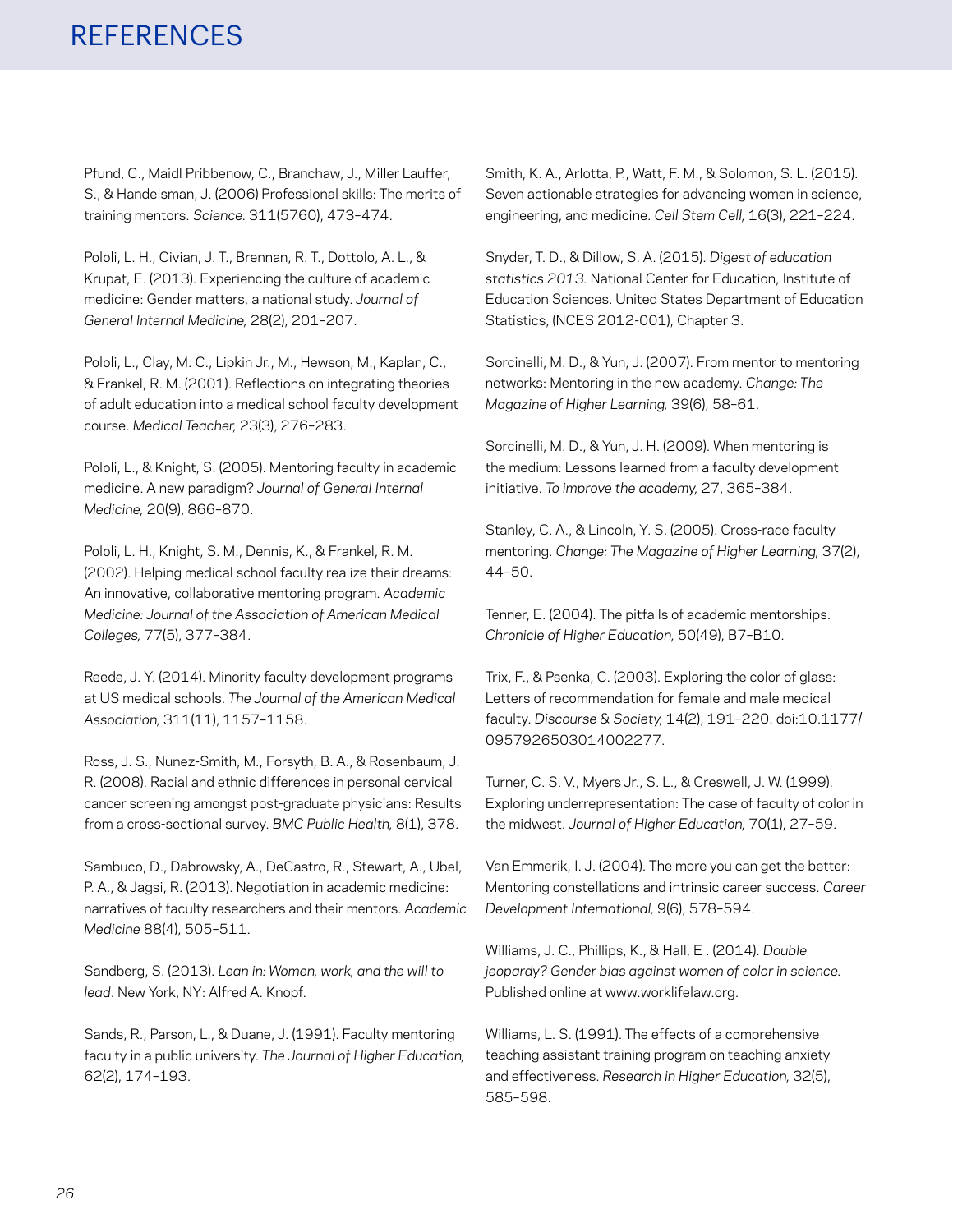Yeo, H., Viola, K., Berg, D., Lin, Z., Nunez-Smith, M., Cammann, C., … Curry, L. A. (2009). Attitudes, training experiences, and professional expectations of US general surgery residents: A national survey. *Journal of the American Medical Association,* 302(12), 1301– 1308.

Zachary, L. (2000). *The mentor's guide: Facilitating effective learning relationships.* San Francisco, CA: Jossey-Bass.

Zellers, D. F., Howard, V. M., & Barcic, M. A. (2008). Faculty mentoring programs: Reenvisioning rather than reinventing the wheel. *Review of Educational Research,*  78(3), 552–588.

Zhuge, Y., Kaufman, J., Simeone, D. M., Chen, H., & Velazquez, O. C. (2011). Is there still a glass ceiling for women in academic surgery? *Annals of Surgery,* 253(4), 637–643.